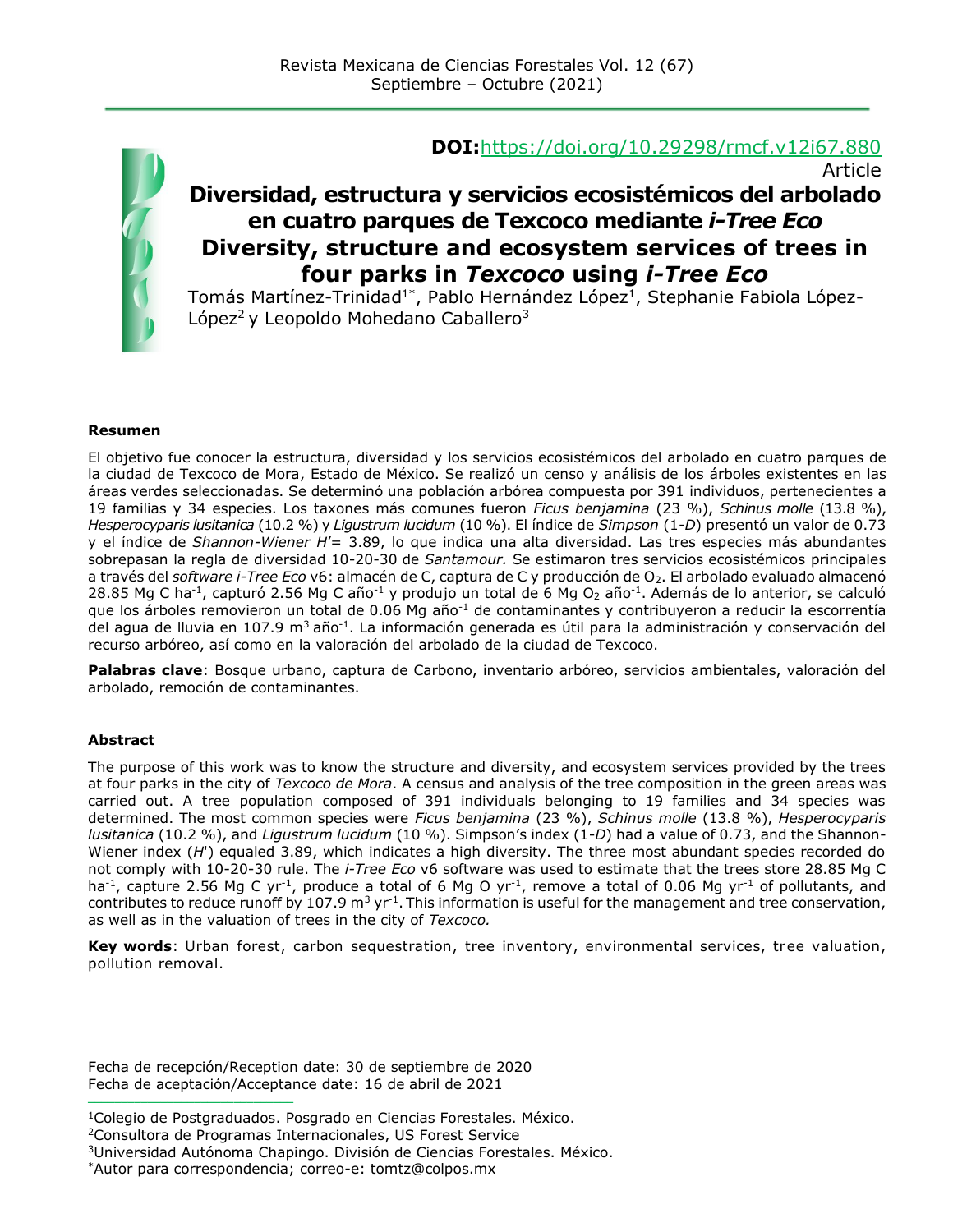# **Introduction**

The structure, diversity and health condition of trees directly and indirectly influence environmental quality and human well-being (Nowak *et al*., 2007; Benavides and Fernández*,* 2012; Pérez *et al.,* 2018). In fact, diversity, structure and distribution are the most relevant characteristics for the evaluation of the condition of urban green areas (Savard *et al*., 2000).

Species diversity is recognized as an important attribute in stability, as it provides tree stands with resistance to diseases, pests and environmental variations (Bourne and Conway, 2014). Knowledge of the composition, diversity and structure of tree species contributes to the understanding of the dynamics of the urban forest and facilitates the definition of strategies for its management (Islas-Rodríguez *et al.,* 2012; Sánchez-Gutiérrez *et al.,* 2017). For example, tree diversity and structure indicators are part of the diagnosis of the health status of tree stock (Saavedra-Romero *et al.,* 2019), and they also support the definition of areas for reforestation and the management of public trees (Leal *et al.,* 2018). However, information on urban green areas in Mexico is still scarce (Leal *et al*., 2018).

City dwellers are placing increasing importance on green spaces as essential components of the urban landscape and infrastructure (Alanís *et al.,* 2014). Among them, public parks are a category for recreation and leisure purposes (Flores-Xolocotzi and González-Guillén, 2010). In this sense, urban parks provide various ecosystem services, such as pollutant removal, carbon storage and sequestration, runoff reduction, among others (López–López *et al.,* 2018). It should be noted that the number of benefits that trees provide are directly related to their health condition (Saavedra-Romero *et al.,* 2016).

Estimation of the ecosystem services of trees is complex; however, there are now specialized computer programs available for this purpose; for example, the i-Tree tools (Cowett, 2014), developed by the United States Forest Service (USFS) and other partners (USDA, 2018). In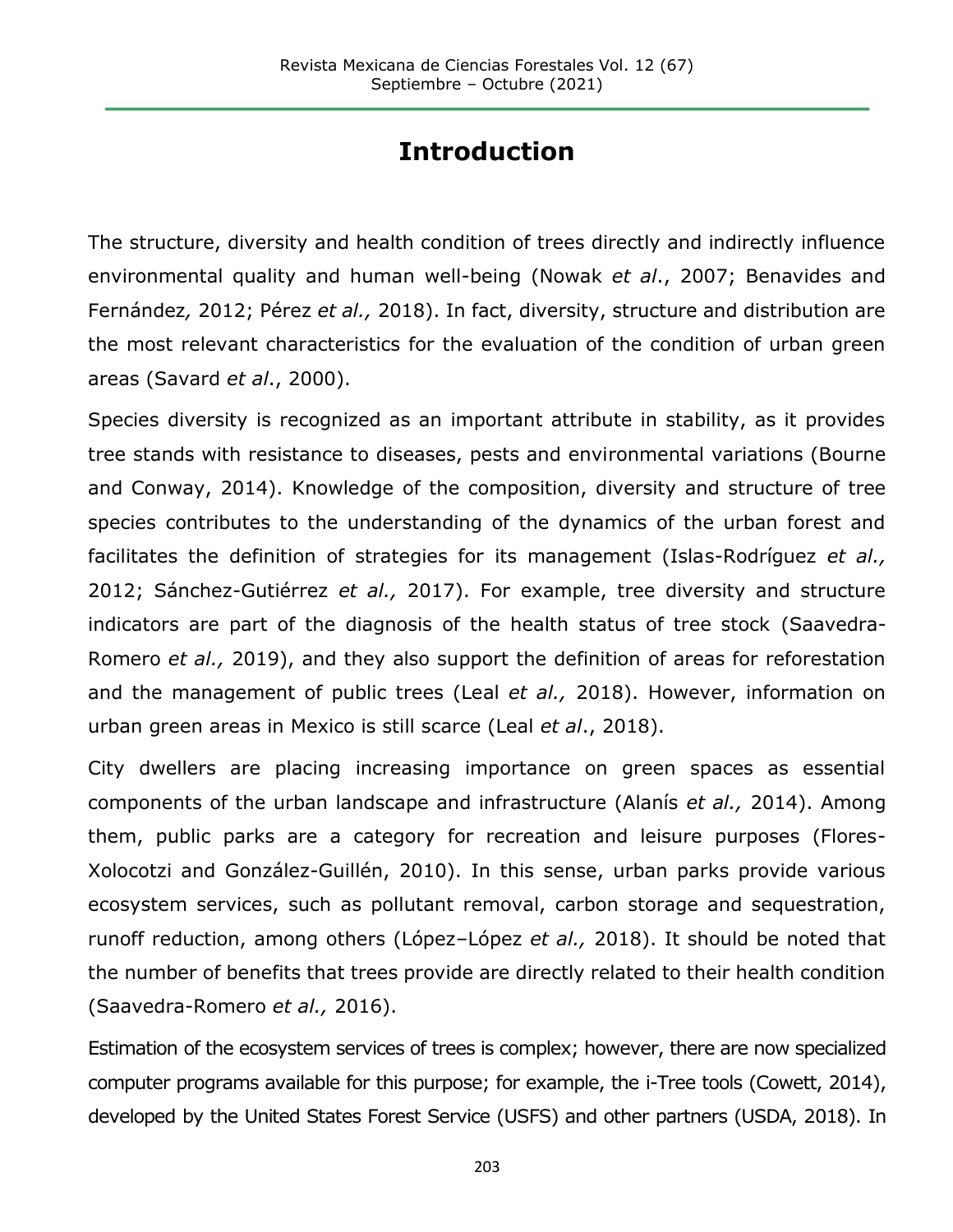particular, i-Tree Eco was recently adapted for use in Mexico (USDA, 2018) and is useful for assessing urban forest structure, quantifying carbon capture and sequestration, removing air pollutants, reducing storm water runoff, and determining the economic value attributed to these services (Martin *et al.,* 2011).

The main objective of this study was to know the structure, diversity, and the ecosystem services of trees in four parks in the city of *Texcoco de Mora*, in order to contribute to their management, conservation and valuation.

# **Materials and Methods**

## **Study area**

The study was conducted in four of the best known and most visited parks in the city of *Texcoco de Mora*, State of Mexico: a) the Central Park, with a surface area of 8 700 m<sup>2</sup> (19°30′51″ N and 98°52′58" O); b) the Senior Citizen Park, with a surface area of 9 000 m<sup>2</sup> (19°30′ 35″ N and 98°53′08″ O); c) the *Niños Héroes* Park, with 1 655 m<sup>2</sup>(19°30′32″ N and 98°52′32″ O), and d) the *Silverio Pérez* Sports Complex, with a surface area of 4 027  $m^2$  (19°31'12" N and 98°53'06" O) (Figure 1).

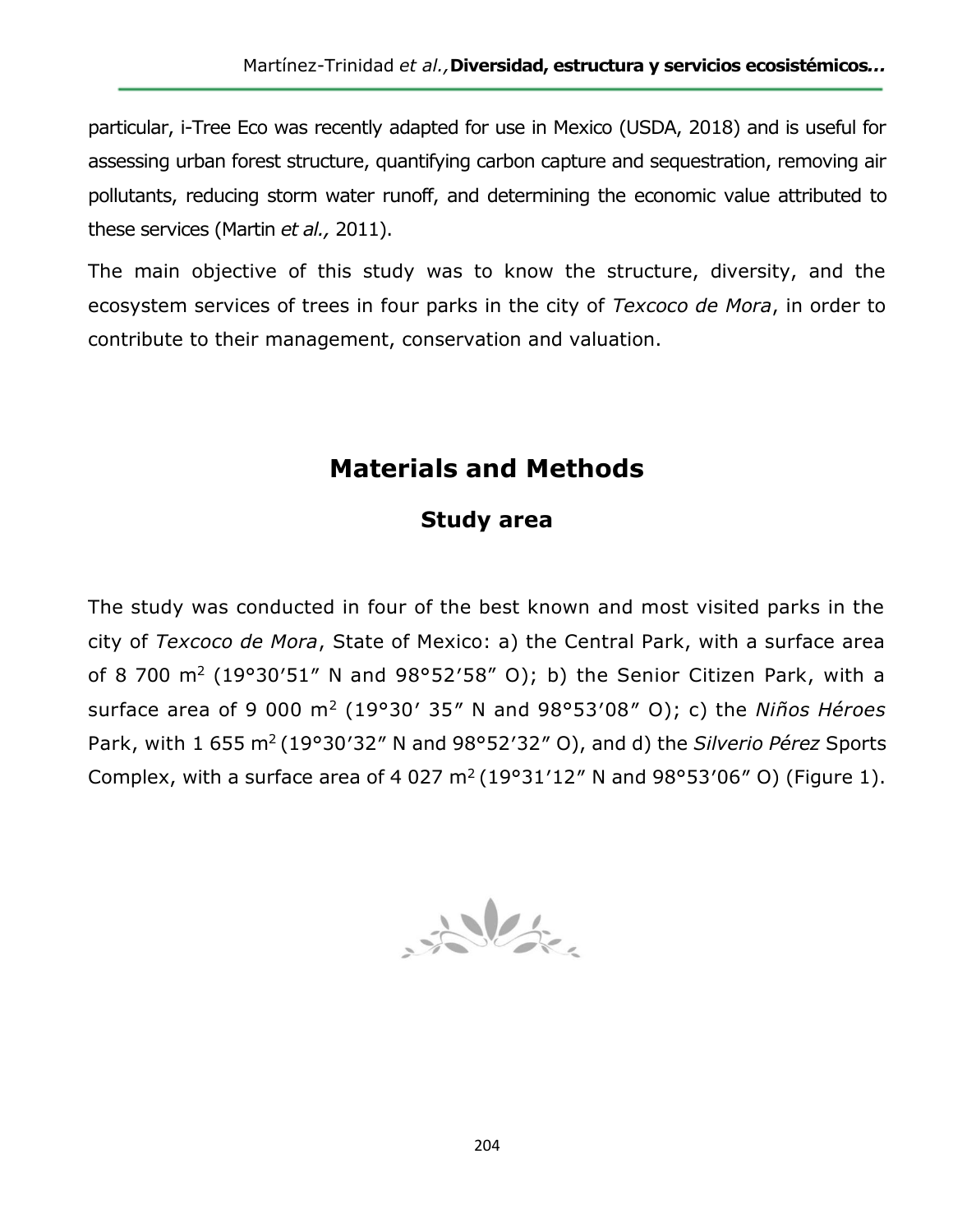

**Figure 1.** Location of the four selected parks in the city of *Texcoco de Mora*, State of Mexico.

## **Tree inventory**

A census of the trees present in the four green areas under study was carried out; the measurements were made according to the i-Tree ECO v6 data collection manual (USDA, 2018). The species of each tree was recorded in the field and numbered on a sketch; in case of doubt, botanical samples were taken to the herbarium of the *Colegio de Postgraduados* for identification by specialists. Their normal diameter (*Dn*) was measured with a 10 m diameter tape (Forestry Suppliers*®* Model 283D/10M), and the diameter of the crown, with a 50 m measuring tape (Truper*®* Model TFC-50ME Code 12647), based on its length in two directions: north-south and east-west. The total height of each specimen, the height of the live crown and the height of the base of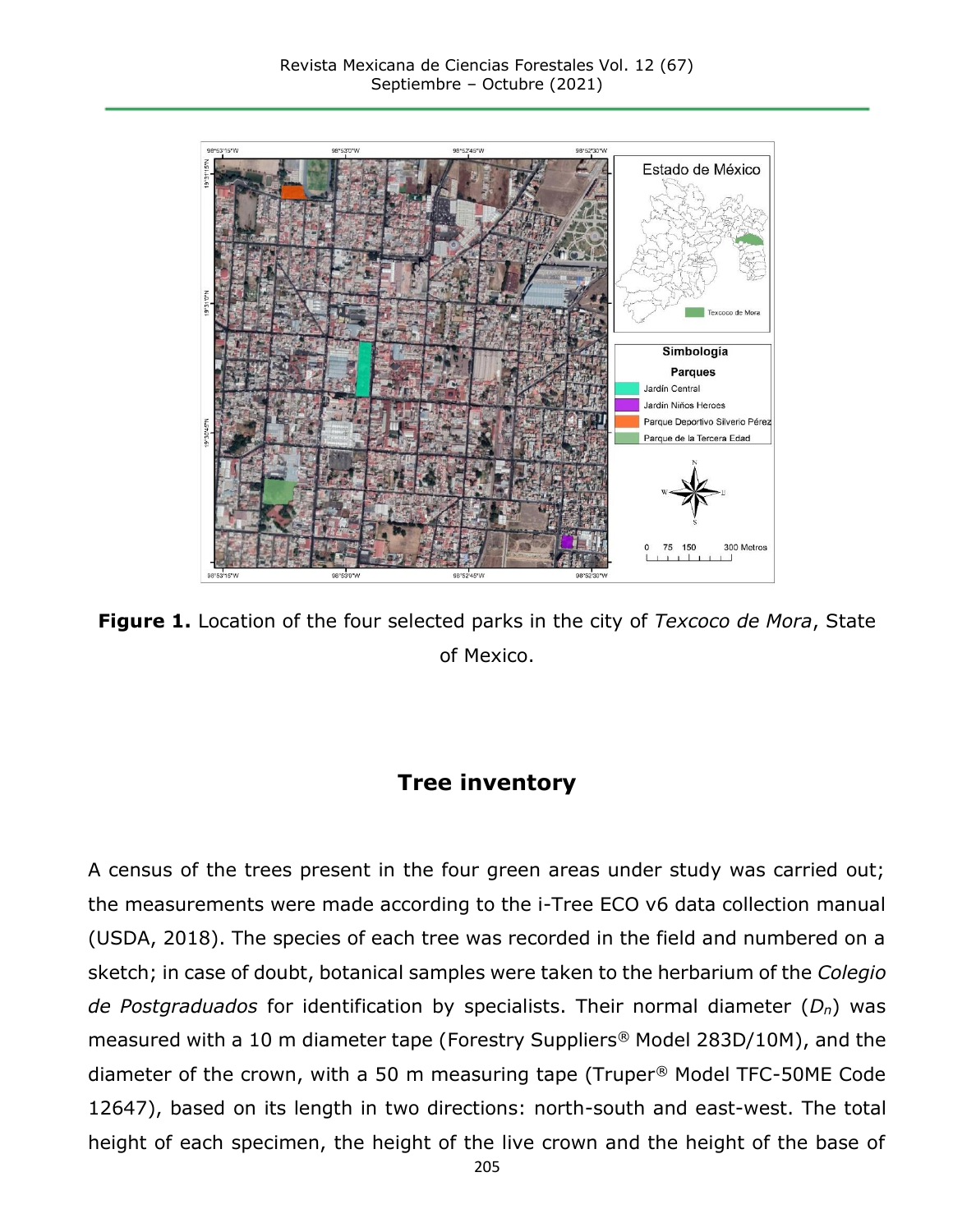the crown were also measured with a Haga altimeter (Haga GmbH + Co KG*®*). The percentage of missing crown foliage, the percentage of regressive death, and the crown exposure to light were estimated. The survey was conducted from November 2018 to February 2019.

## **Diversity**

Alpha diversity was calculated using Simpson's index (1-*D*), which provides a good estimate of diversity in relatively small samples (Magurran, 2004), like those evaluated in this work. The Shannon-Wiener index (*H*'), which is non-parametric and measures species richness, abundance and evenness, was also utilized (Bourne and Conway, 2014). Finally, Santamour's 10-20-30 diversity rule was used as a reference (1990), i.e., as an indicator of tree diversity to prevent pests and diseases in the urban forest (Canizales *et al.,* 2020).

Simpson's index was determined according to the following equation (Bouza and Covarrubias, 2005):

$$
D = \sum_{i=1}^{S} p_i^2 \tag{1}
$$

Where:

- *D* = Simpson's index
- *S* = Number of species present
- *p<sup>i</sup>* = Proportion of individuals in the *i th* species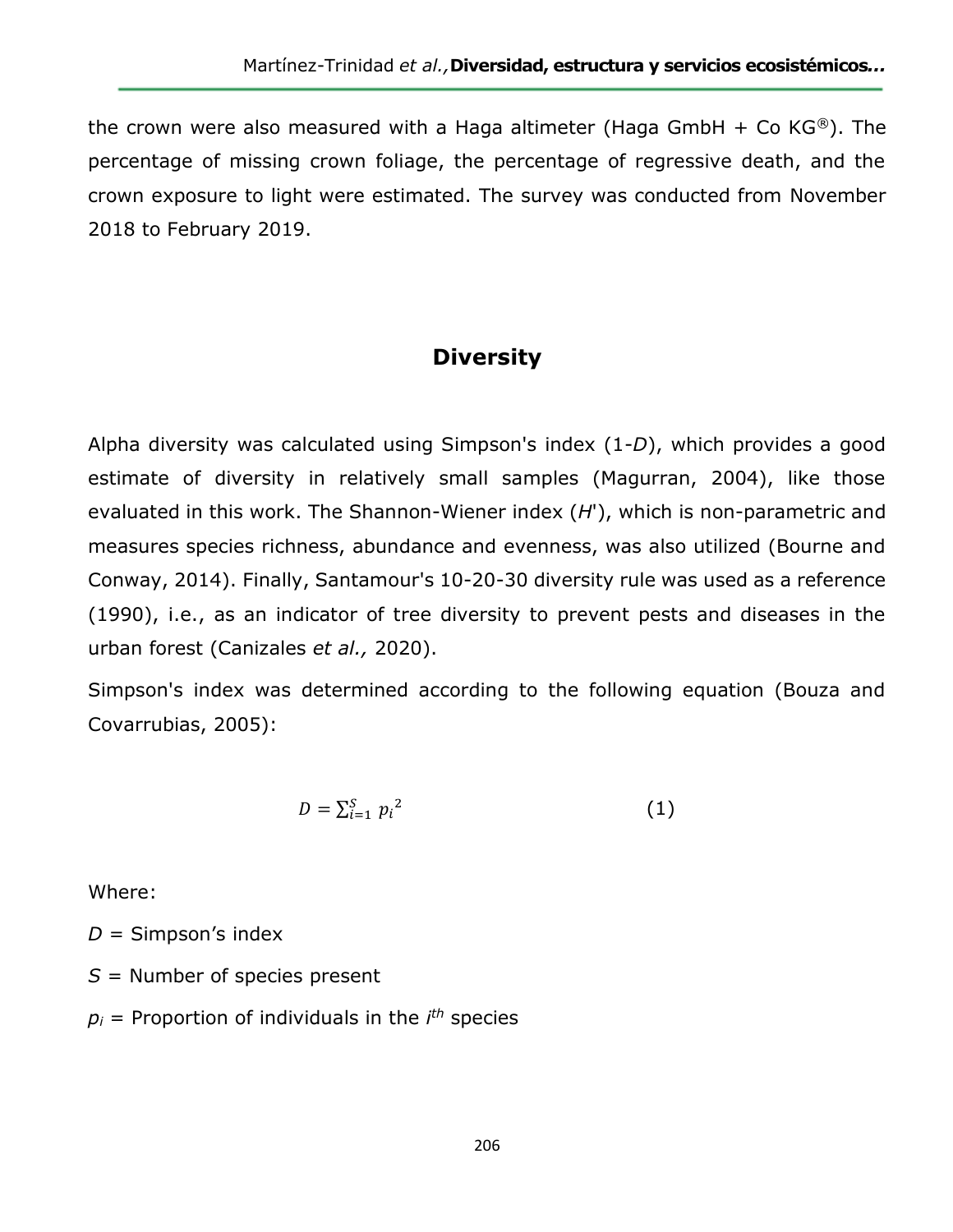As *D* increases, diversity decreases; therefore, Simpson's index is generally expressed as 1-*D* and will be referred to as such in this research. The Shannon index (*H*') corresponds to a positive number, which has a normal value between 2 and 3; values above 3 indicate a high diversity (Mora-Donjuán *et al*., 2017). This index was calculated using the following equation (Magurran, 2004):

$$
H' = -\sum_{i=1}^{S} p_i * \ln (p_i)
$$
 (2)

Where:

*H'* = Shannon's Index

- *S* = Number of species present
- $P_i$  = Proportion of recorded individuals of the  $i<sup>th</sup>$  species

Based on the information obtained from the tree inventory and the results of the i-Tree ECO v6 software, a descriptive analysis of the number of trees by species, genus and families existing in the four evaluated parks was carried out in order to relate them and determine whether they comply with Santamour's diversity rule (1990), according to which individuals of the same taxon should not exceed 10 %, specimens of a genus should not exceed 20 %, and trees of a family should not exceed 30 % of the total tree population.

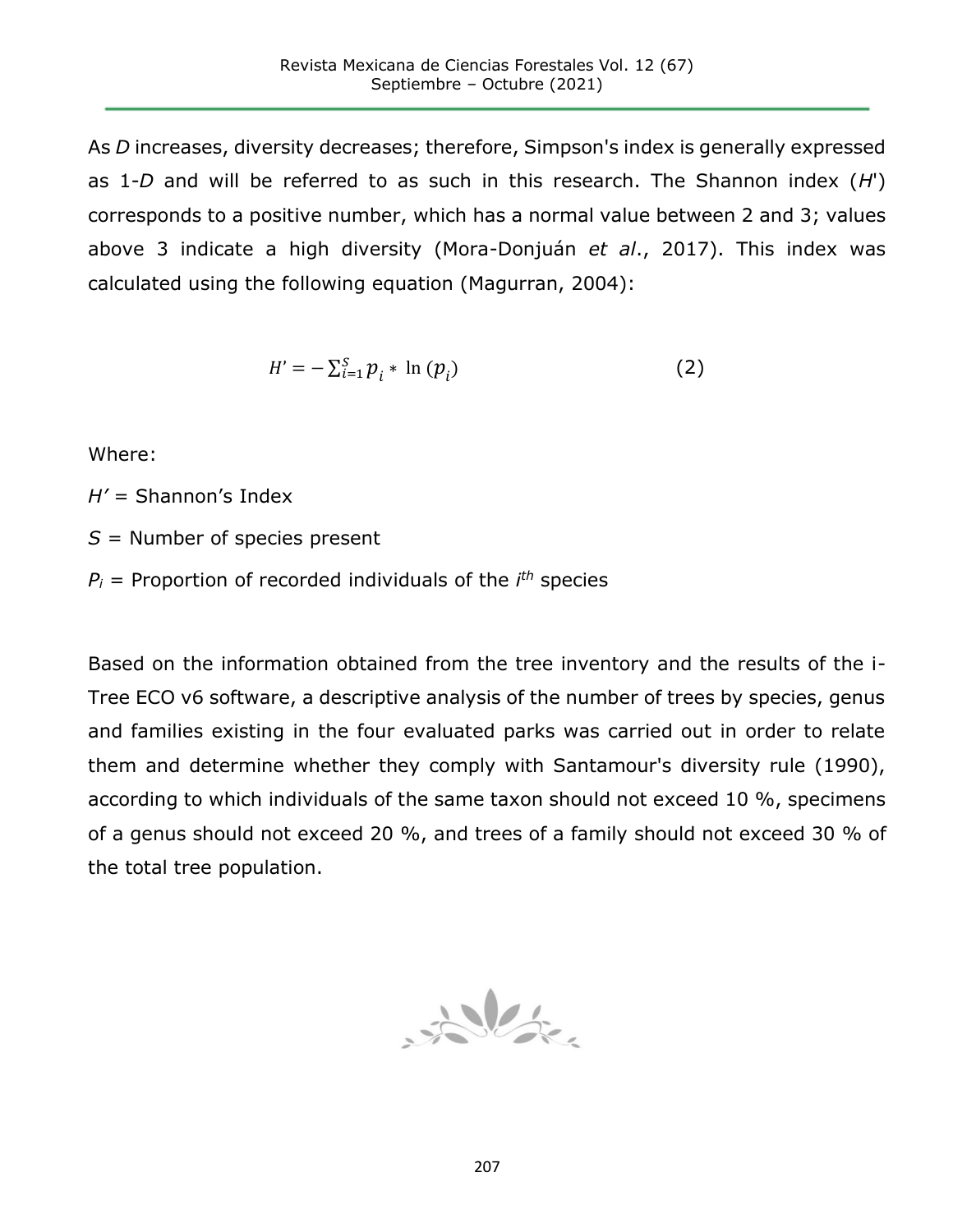## **Data analysis**

The census data were recorded in a spreadsheet of the 2016 Microsoft Excel*®* software and subsequently exported to the i-Tree ECO v6 software. In addition, due to their recent adaptation for Mexico, the following items were quantified: carbon (C) storage and sequestration,  $(O_2)$  oxygen production, removal of air pollutants  $(O_3, CO, NO_2,$  $SO<sub>2</sub>$ , and PM<sub>2.5</sub>), and reduction of surface runoff.

A price of \$10 USD per ton of  $CO<sub>2e</sub>$ , which is the average value estimated in the informal carbon market in Mexico, was considered for estimating the price of C storage and capture (USDA, 2018). For the valuation of runoff prevention and pollutant removal, the prices used in the United States, standardized to Mexico and proposed in i-Tree Eco  $v6$ , were considered: \$2.14 USD per  $m<sup>3</sup>$  of prevented runoff, \$1 532.80 per Mg of CO, \$24 961.90 per Mg of  $O_3$ , \$1 358.4 USD per Mg of SO<sub>2</sub>, \$3 728.40 per Mg of NO<sub>2</sub>, and \$866.00, \$474.7 USD per Mg of PM<sub>2.5</sub>.

## **Results and Discussion**

## **Composition**

In the four parks studied in the city of *Texcoco*, a total of 391 trees belonging to 19 families and 34 species were recorded (Table 1). The average density was 167 trees ha-1; this value is lower than that of the city of *Montemorelos, Nuevo León*, of 194.6 trees ha-1 (Canizales *et al.,* 2020). However, it is higher than that documented for urban trees in the city of Linares (75.43 trees ha-1) (Leal *et al*., 2018) and the cities of *Mérida* and *Playa del Carmen* with 96 trees ha-1 and 104 trees ha-1 , respectively (de la Concha *et al.,* 2017).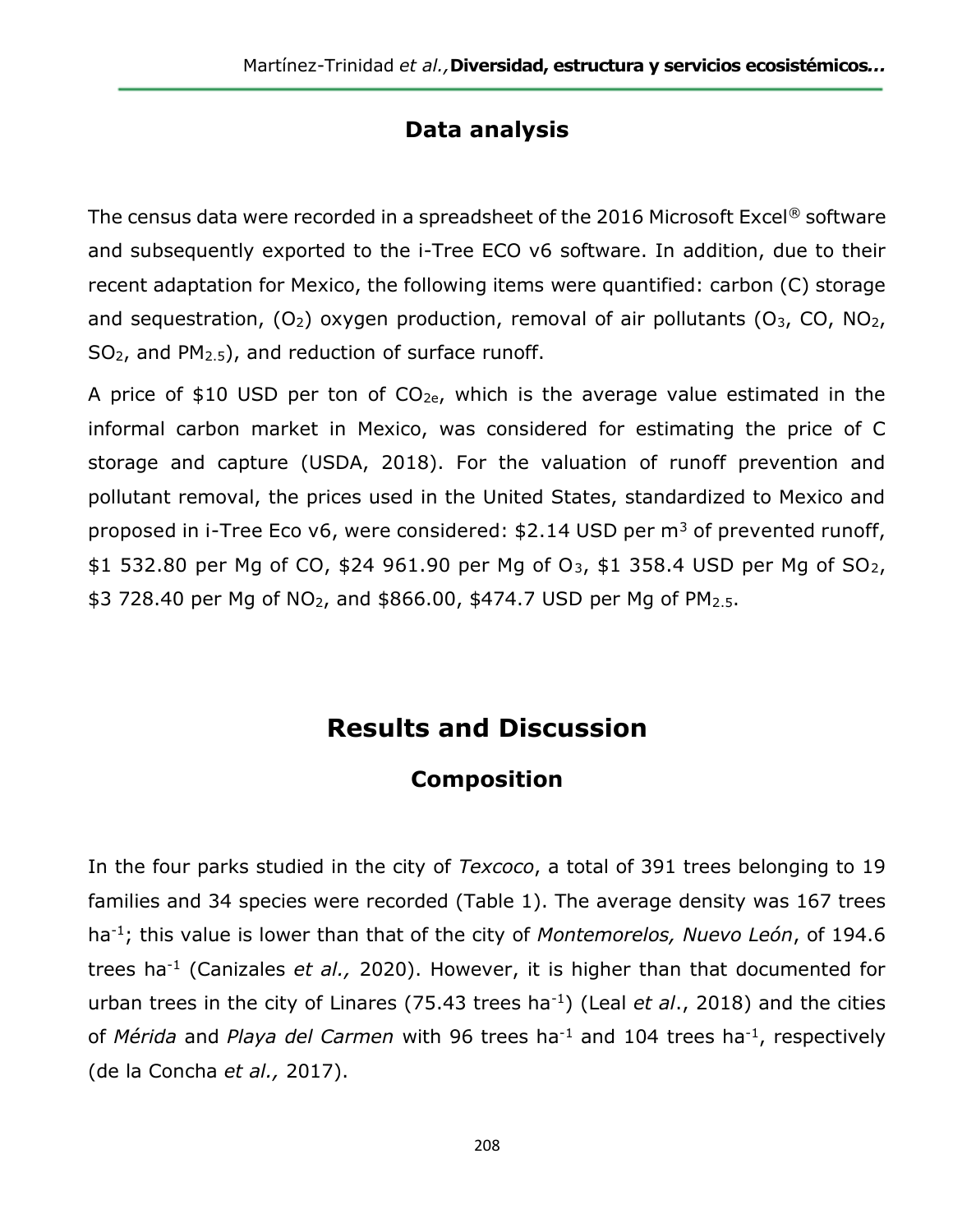## **Table 1.** Tree species and average dasometric variables of the trees present in four parks in the city of *Texcoco de Mora*.

|               | <b>Species</b>                          |            | <b>Variables</b> |              |              |  |
|---------------|-----------------------------------------|------------|------------------|--------------|--------------|--|
| <b>Family</b> |                                         | Origin     | $D_n$<br>(cm)    | $H_t$<br>(m) | $C_d$<br>(m) |  |
| Altingiaceae  | Liquidambar styraciflua L.              | Native     | 14.88            | 8.31         | 3.71         |  |
| Anacardiaceae | Schinus molle L.                        | Introduced | 29.17            | 9.55         | 4.75         |  |
| Arecaceae     | Phoenix canariensis L.                  | Introduced | 60.11            | 13.39        | 6.86         |  |
|               | Roystonea regia Kunth.                  | Introduced | 24.50            | 6.65         | 1.08         |  |
|               | Washingtonia robusta H. Wendl.          | Native     | 96.00            | 12.00        | 5.13         |  |
| Bignoniaceae  | Jacaranda mimosifolia D. Don.           | Introduced | 49.68            | 11.23        | 7.38         |  |
| Casuarinaceae | Casuarina equisetifolia L.              | Introduced | 22.46            | 9.50         | 3.40         |  |
|               | Cupressus macrocarpa Hartw.             | Introduced | 48.00            | 18.00        | 13.50        |  |
|               | Cupressus sempervirens L.               | Introduced | 11.78            | 4.92         | 2.35         |  |
| Cupressaceae  | Hesperocyparis lusitanica (Mill) Bartel | Native     | 23.22            | 9.68         | 3.24         |  |
|               | Taxodium macronatum Ten.                | Native     | 31.42            | 9.96         | 4.29         |  |
| Euphorbiaceae | Euphorbia cotinifolia L.                | Native     | 14.00            | 4.00         | 3.85         |  |
| Fabaceae      | Bauhinia variegata L.                   | Introduced | 13.50            | 7.00         | 6.23         |  |
| Lauraceae     | Persea americana Mill.                  | Native     | 33.00            | 5.20         | 2.10         |  |
| Lythraceae    | Punica granatum L.                      | Introduced | 20.00            | 1.40         | 3.15         |  |
| Magnoliaceae  | Magnolia glandiflora L.                 | Introduced | 22.75            | 8.25         | 3.54         |  |
|               | Ficus benjamina L.                      | Introduced | 22.61            | 5.79         | 2.76         |  |
| Moraceae      | Ficus microcarpa Lf.                    | Introduced | 21.93            | 4.01         | 2.39         |  |
|               | Eucalyptus camaldulensis Dehnh.         | Introduced | 68.00            | 21.00        | 10.00        |  |
| Myrtaceae     | Eucalyptus sp.                          | Introduced | 42.83            | 13.47        | 4.71         |  |
| Oleaceae      | Fraxinus uhdei (Wenz.) Lingelsh.        | Native     | 18.70            | 7.73         | 2.80         |  |
|               | Ligustrum lucidum WT Aiton.             | Introduced | 19.60            | 7.48         | 2.91         |  |
|               | Olea europaea L.                        | Introduced | 35.00            | 7.50         | 6.75         |  |
| Pinaceae      | Pinus chiapensis Martínez.              | Native     | 36.00            | 5.00         | 6.00         |  |
|               | Pinus greggii Englem.                   | Native     | 40.00            | 15.50        | 8.48         |  |
|               | Pinus maximinoi H.E. Moore.             | Native     | 32.50            | 14.00        | 4.25         |  |
|               | Pinus sp.                               | Native     | 35.50            | 16.00        | 4.95         |  |
| Rosaceae      | Eriobotrya japonica Lindl.              | Introduced | 11.00            | 4.40         | 3.50         |  |
|               | Prunus persica L.                       | Introduced | 12.38            | 5.45         | 4.14         |  |
|               | Prunus serotina Ehrh.                   | Native     | 10.00            | 5.90         | 4.70         |  |
| Rutaceae      | Citrus x sinensis Osbeck.               | Introduced | 15.50            | 5.10         | 3.20         |  |
| Salicaceae    | Populus alba L.                         | Introduced | 21.75            | 8.00         | 3.15         |  |
|               | Populus nigra L.                        | Introduced | 29.00            | 8.67         | 3.55         |  |
| Ulmaceae      | Ulmus mexicana (Liebm.) Planch.         | Native     | 12.00            | 9.00         | 2.00         |  |
|               | Overall average                         |            | 25.33            | 8.04         | 3.67         |  |

 $^*D_n$  = Normal diameter,  $H_t$  = Total height,  $C_d$  = Crown diameter.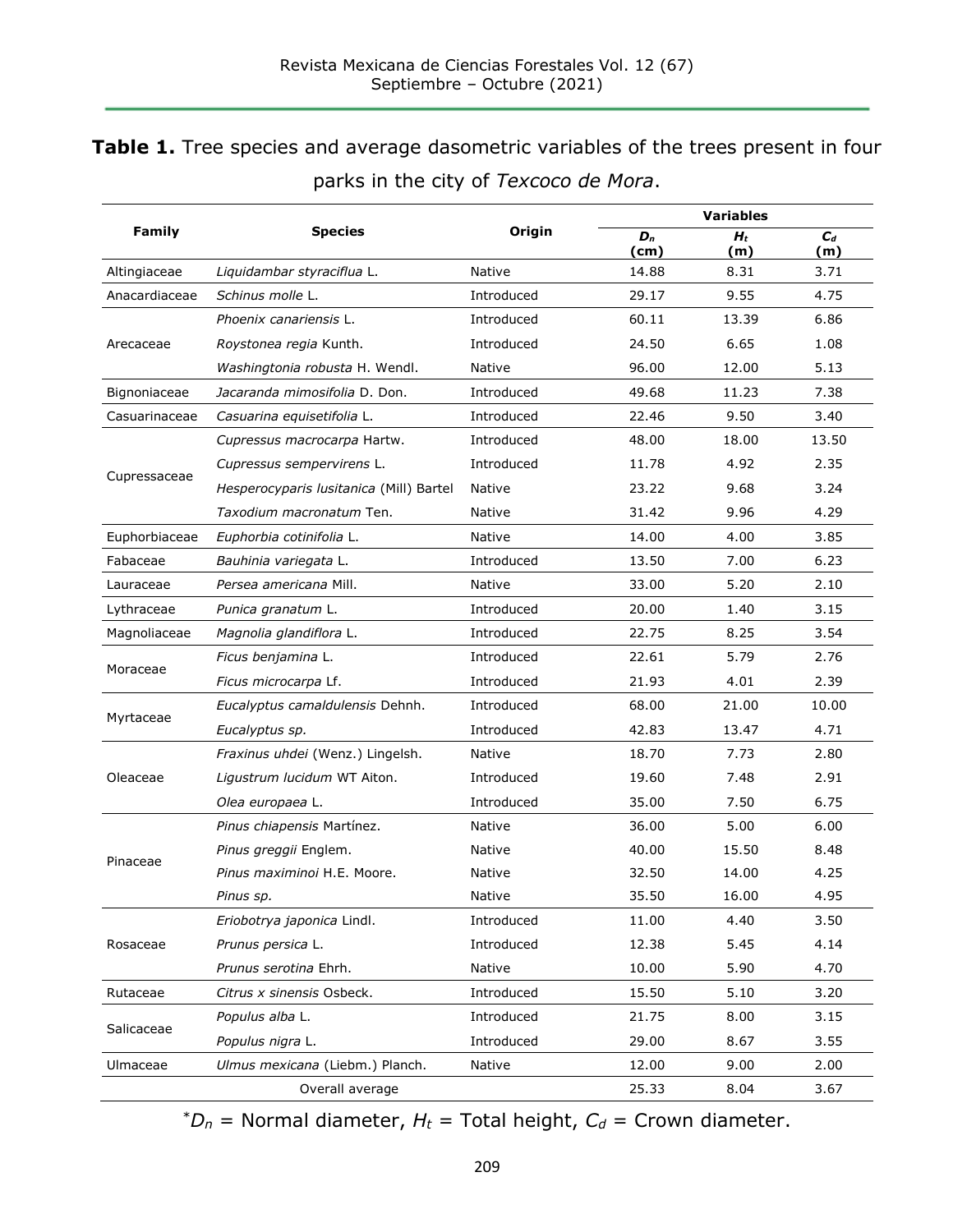At the park level, the Central Park had a density of 181.6 trees ha<sup>-1</sup>; the park with the greatest richness was Senior Citizens' Park, with 14 species. The most common taxa were *Ficus benjamina* L. (23 %), *Schinus molle* L. (13.8 %), *Hesperocyparis lusitanica* Mill. (10.2 %), and *Ligustrum lucidum* Ait. (10 %); which represented 57 % of the total tree population. In this regard, Dolan (2015) points out that, despite the significant reduction of urban green areas, they possess a great diversity of species, and exotic genera such as *Ficus, Jacaranda, Casuarina*, and *Ligustrum* are very frequent in these environments (Velasco *et al.,* 2013).

In the studied parks, *Ficus benjamina* was the most frequent in the Central Park; in the *Niños Héroes* Park, *Cupressus sempervirens* L. had the highest abundance, and exotic species even accounted for more than 60 % of the recorded population. Similar values have been cited in several studies; for example, 63 % of the urban tree stock in the city of Linares is constituted by introduced taxa (Leal *et al*., 2018); the same percentage is recorded in 21 median strips and six parks in the city of *Montemorelos*  (Canizales *et al*., 2020), and they constitute 53 % of the total trees in the *Monterrey* Metropolitan Area (Alanís, 2005).

City parks are often composed of a mixture of species of different origins (Dolan, 2015; Saavedra-Romero *et al*., 2019). As a result, they have a higher diversity of trees compared to other types of landscapes. However, most of its taxa are of exotic origin, possibly as it is difficult to get native specimens in local nurseries. In addition, the lack of information on propagation, management and even the high production costs of native plants are some of the reasons for which the use of introduced species is preferred (Velasco *et al.,* 2013), even though long-term problems may occur and intensive management may be required (Muller and Bornstein, 2010). In this regard, the four parks analyzed have a very similar number of species among them, which is useful in the planning of urban tree management programs (Maco and McPherson, 2003; Benavides and Fernández, 2012; López-López *et al*., 2018).

210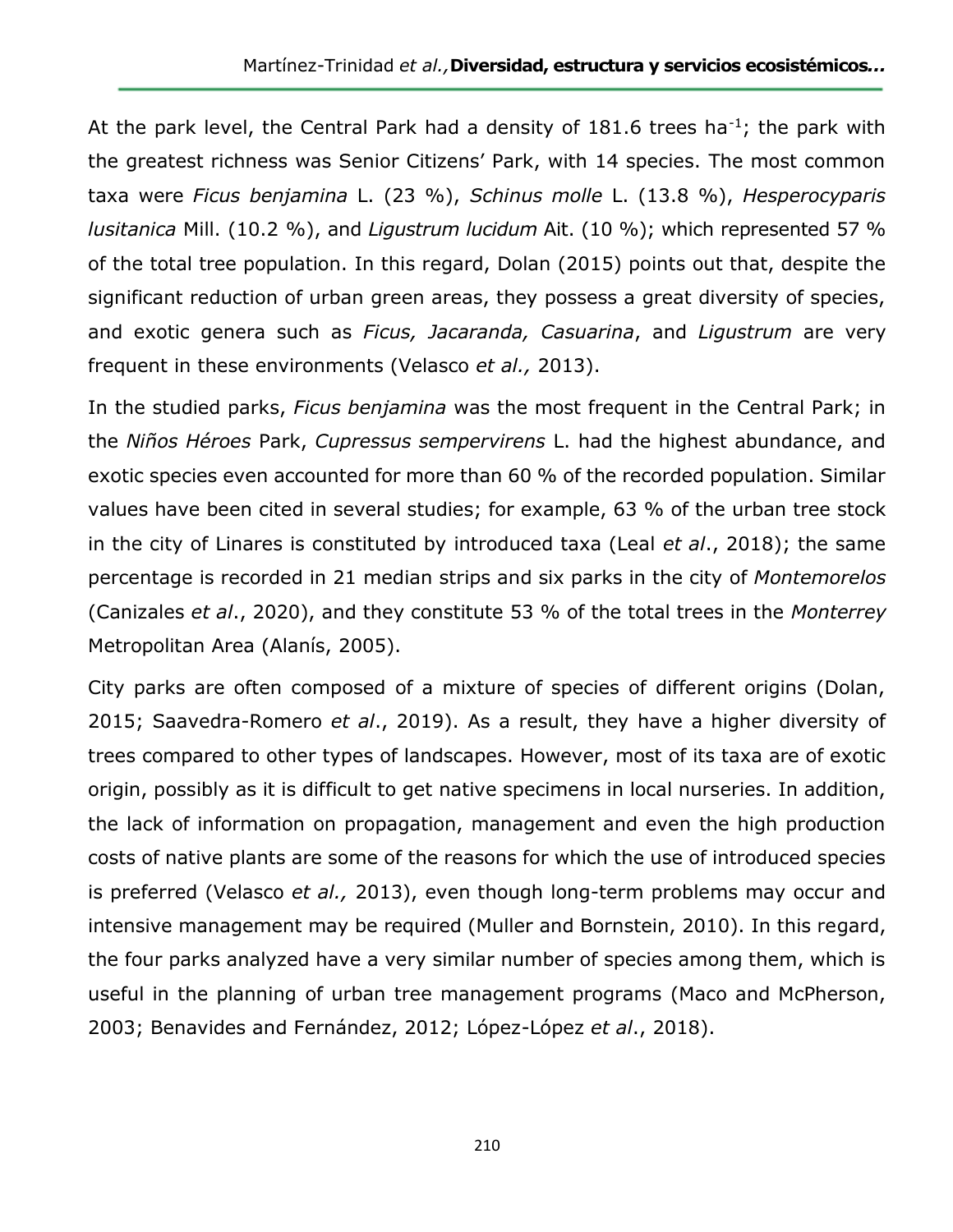## **Diversity**

Simpson's index (1-*D*) showed a value of 0.73 for the four parks; this index measures both species diversity and species dominance. Therefore, the trees in the parks are considered to be relatively diverse, but there is a certain dominance of abundant species (Morales-Salazar *et al*., 2012). On the other hand, the value of the Shannon-Wiener index (*H*'= 3.89), which is a reasonable measure of the biological complexity (Lou and González-Oreja, 2012), indicates a high diversity (Mora-Donjuán *et al.,* 2017) in the study area (2.33 ha), and is similar to that calculated for the urban trees of a university faculty in *Nuevo León*, with *H*'= 3.05, in an area of 0.8 ha (Alanís *et al*., 2014). It is worth mentioning that it was higher than that cited for natural temperate forests, *H*'= 1.37 to 1.74 (Graciano-Ávila *et al.,* 2017; López-Hernández *et al.,* 2017). The above corroborates that there is greater diversity in urban forests than in natural temperate forests.

The three most abundant species (*Ficus benjamina, Schinus molle*, and *Hesperocyparis lusitanica*) failed to comply with Santamour's rule because they exhibited a frequency of over 10 %. In addition, the genus *Ficus* exceeded 20 % of the tree population; although no family had a value above 30 %. Therefore, these taxa may be susceptible to attacks by pests and diseases (Santamour, 1990).

Similar patterns have been determined for different urban areas; for example, in the *San Juan de Aragón Forest*, four tree species had a frequency above 10 %, and the *Casuarina* genus, of over 20 % (Saavedra-Romero *et al.,* 2019). Likewise, the three most frequent tree species at the *Montecillo campus* of the *Colegio de Postgraduados* not comply with Santamour's rule (Islas-Rodríguez *et al.,* 2012).

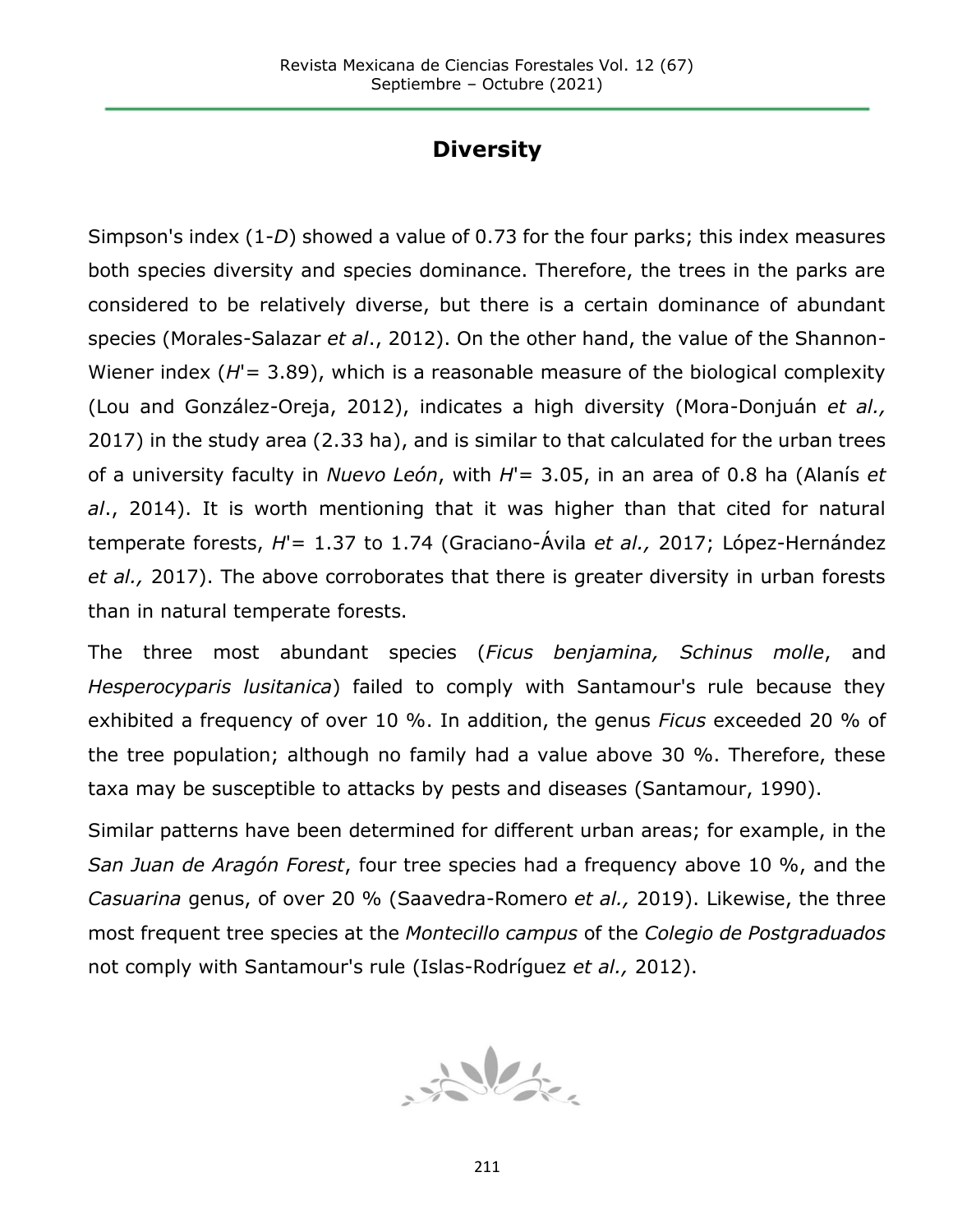## **Structure**

The average height of the inventoried individuals was  $8\pm4.4$  m, with an average crown diameter of 3.6±2.3 m. Therefore, most of the trees were considered to be small in size; however, some specimens of *Fraxinus uhdei*, *Eucalyptus* sp., and *Schinus molle* were recorded as having heights above 20 m.

Regarding the normal diameter, only 15.3 % of the total trees had a diameter of 38 cm, and 71.1 % had a diameter of 7.5 to 30 cm. This diameter distribution indicates that a large part of the trees in the evaluated parks are juvenile, although there were some large trees: 3.8 % with a *Dn*>68.6 cm (Figure 2).



**Figure 2.** Percentage distribution by diameter class of trees inventoried in four parks of the city of *Texcoco de Mora*.

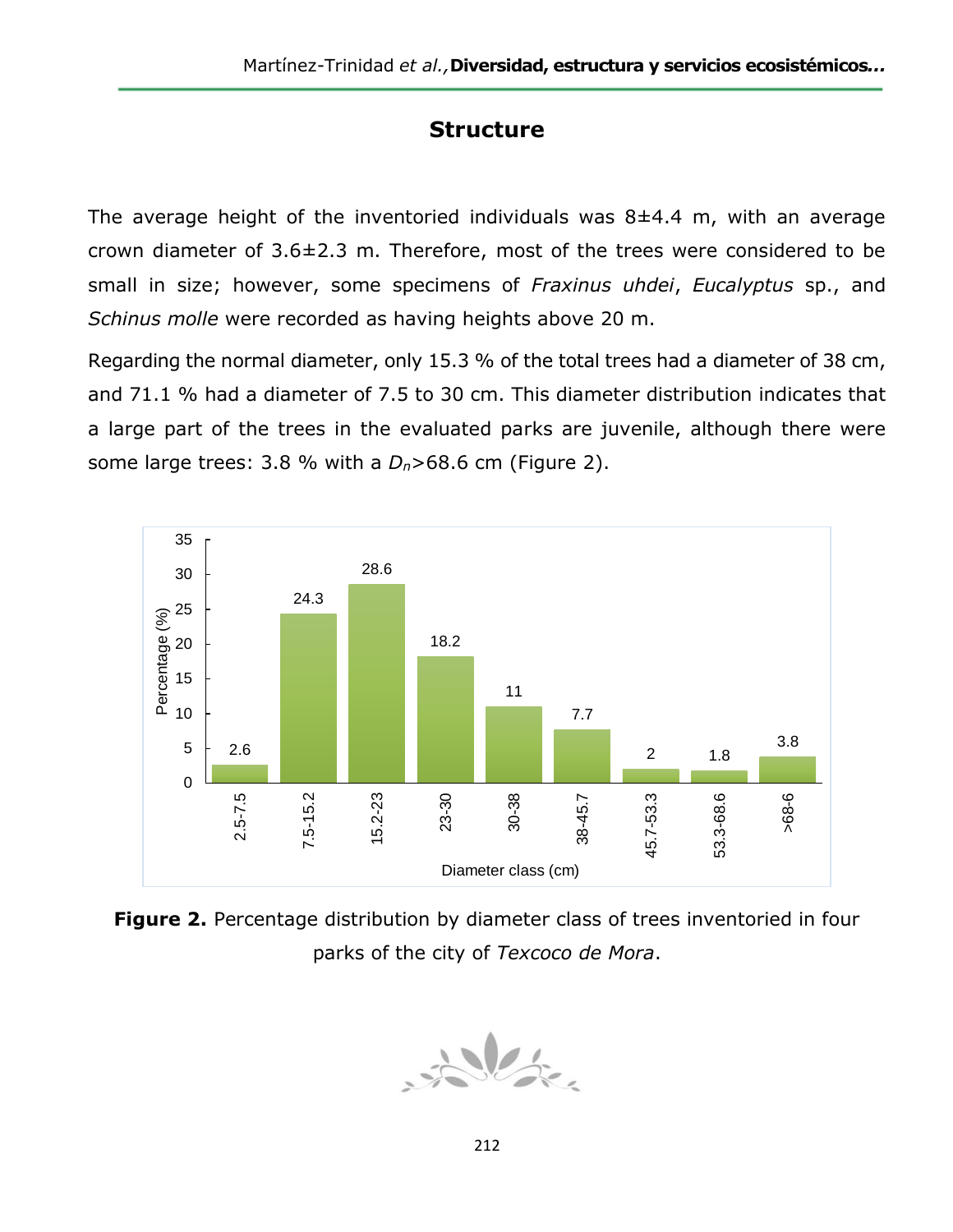## **Ecosystem services**

The carbon storage that was quantified in the study area with the i-Tree Eco program was 67.24 Mg, which is equivalent to 246.55 Mg of  $CO<sub>2</sub>$  sequestered. Likewise, it was estimated that trees store an average of 28.85 Mg C ha<sup>-1</sup> (Table 1); this value is high compared to that reported for the city of *Mérida*, where 7.55 Mg ha<sup>-1</sup> of C was calculated in urban trees (de la Concha *et al.,* 2017). However, the C storage per hectare in the four parks of the city of *Texcoco de Mora* was lower than the values documented by Santoyo-Gómez *et al.* (2014) in the *Miguel Hidalgo* demarcation (64 Mg C ha<sup>-1</sup>) and by López-López *et al.* (2018) in the first section of the *Chapultepec* Forest (61.68 Mg C ha<sup>-1</sup>), an area considered an important reservoir of C.

The Central Park had the highest value of stored C, as it is the largest; however, the *Silverio Pérez* Sports Complex registered the highest amount of C per hectare (41.9 Mg). As for the *Niños Héroes* Park, although it has the highest tree density, it exhibits the lowest carbon storage value. This is because it is the smallest assessed area, with 0.16 ha, and the density is expressed in trees ha<sup>-1</sup>. Thus, only 43 individuals store C, which is the lowest number of trees evaluated in the four parks.

Regarding C sequestration, the total estimate for the four parks was 2.56 Mg  $yr^{-1}$ , which represents 9.39 Mg of  $CO<sub>2</sub>$ . The estimated rate per surface area unit (1.06 Mg ha<sup>-1</sup> yr<sup>-1</sup>) was higher than that calculated for the city of *Mérida* (0.69 Mg C ha<sup>-1</sup> yr<sup>-1</sup>) by de la Concha *et al.* (2017). Notably, the Central Park stands out for its capture of this greenhouse gas, due both to its wooded area and to the presence of numerous young trees, which are in an active growth period (Table 2).

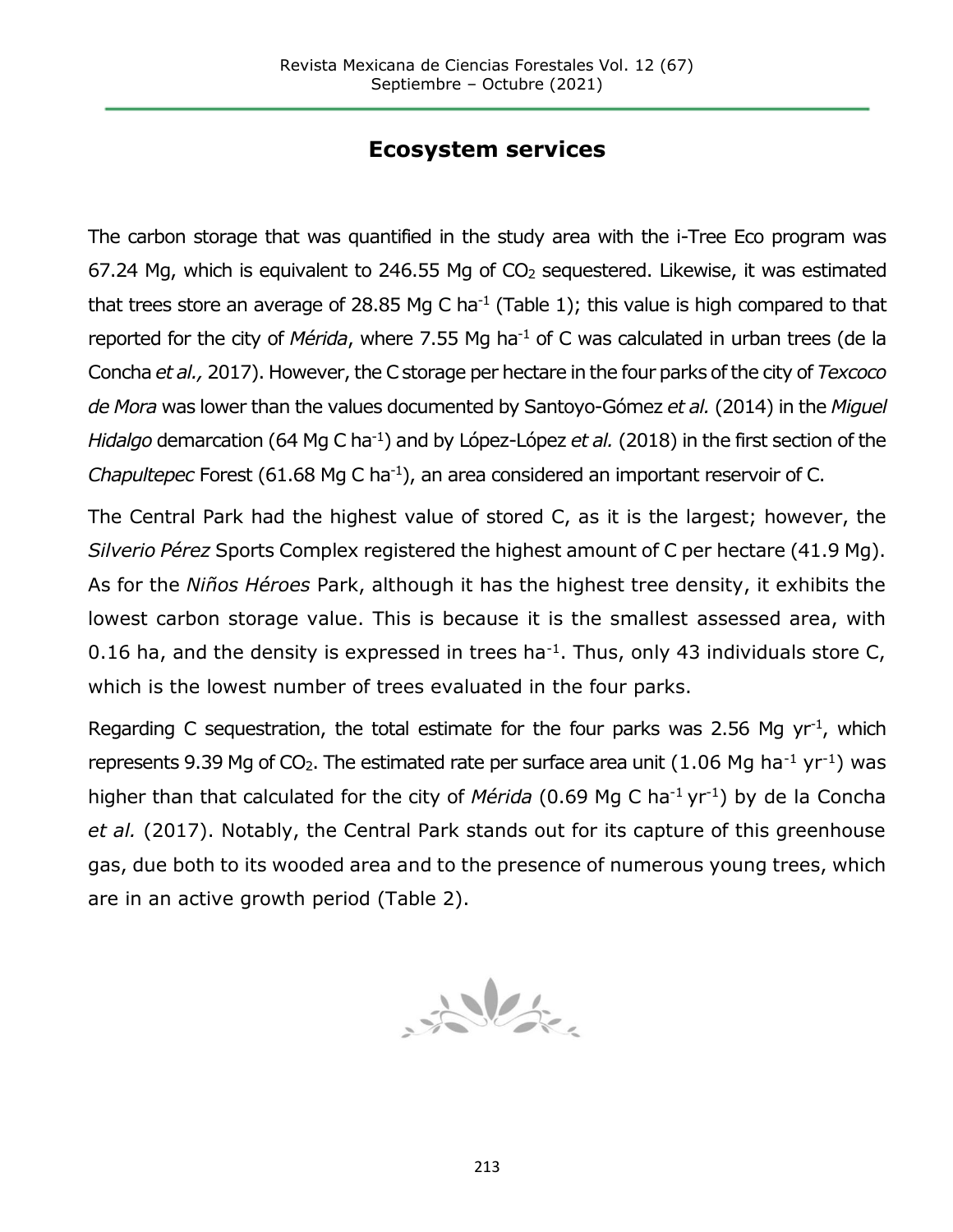| Park                          | <b>Density</b><br>(trees $ha^{-1}$ ) | Carbon storage<br>(Mg) | Carbon capture<br>$(Mgyr^{-1})$ | Carbon storage<br>$(Mg ha-1)$ | <b>Carbon capture</b><br>$(Mg ha^{-1} yr^{-1})$ |
|-------------------------------|--------------------------------------|------------------------|---------------------------------|-------------------------------|-------------------------------------------------|
| Central Park                  | 182                                  | 30                     | 1.33                            | 34.48                         | 1.53                                            |
| Senior Citizens' Park         | 109                                  | 17.13                  | 0.63                            | 19.03                         | 0.70                                            |
| Niños Héroes Park             | 259                                  | 3.35                   | 0.16                            | 20.94                         | 1.00                                            |
| Silverio Pérez Sports Complex | 229                                  | 16.76                  | 0.43                            | 41.90                         | 1.08                                            |
| Total                         | 167                                  | 67.24                  | 2.56                            | 28.86                         | 1.10                                            |

**Table 2**. Quantification of C storage and capture of the inventoried trees in four parks of the city of *Texcoco de Mora*.

The oxygen production of trees is directly proportional to the amount of sequestered carbon, which in turn is linked to the accumulation of tree biomass (Nowak *et al.,* 2002). According to i-Tree Eco, the trees in the study area produce a total of 6 Mg  $O_2$  yr<sup>-1</sup>, and each surface area unit produces 2.5 Mg O ha<sup>-1</sup> yr<sup>-1</sup> (Table 3). In addition, the evaluated trees remove a total of 0.06 Mg yr<sup>-1</sup> of air pollutants (O<sub>3</sub>, CO, NO<sub>2</sub>, SO<sub>2</sub>, and PM<sub>2.5</sub>); considered per surface area unit, this represents a removal of 25 kg ha<sup>-1</sup> yr<sup>-1</sup> of pollutants. The above values are higher than those recorded in other urban green areas; for example, in the city of Mérida, an oxygen production of 1.36 Mg ha<sup>-1</sup> yr<sup>-1</sup> and a pollutant removal of 7.3 kg ha-1 yr-1 were estimated (de la Concha *et al.,* 2017).

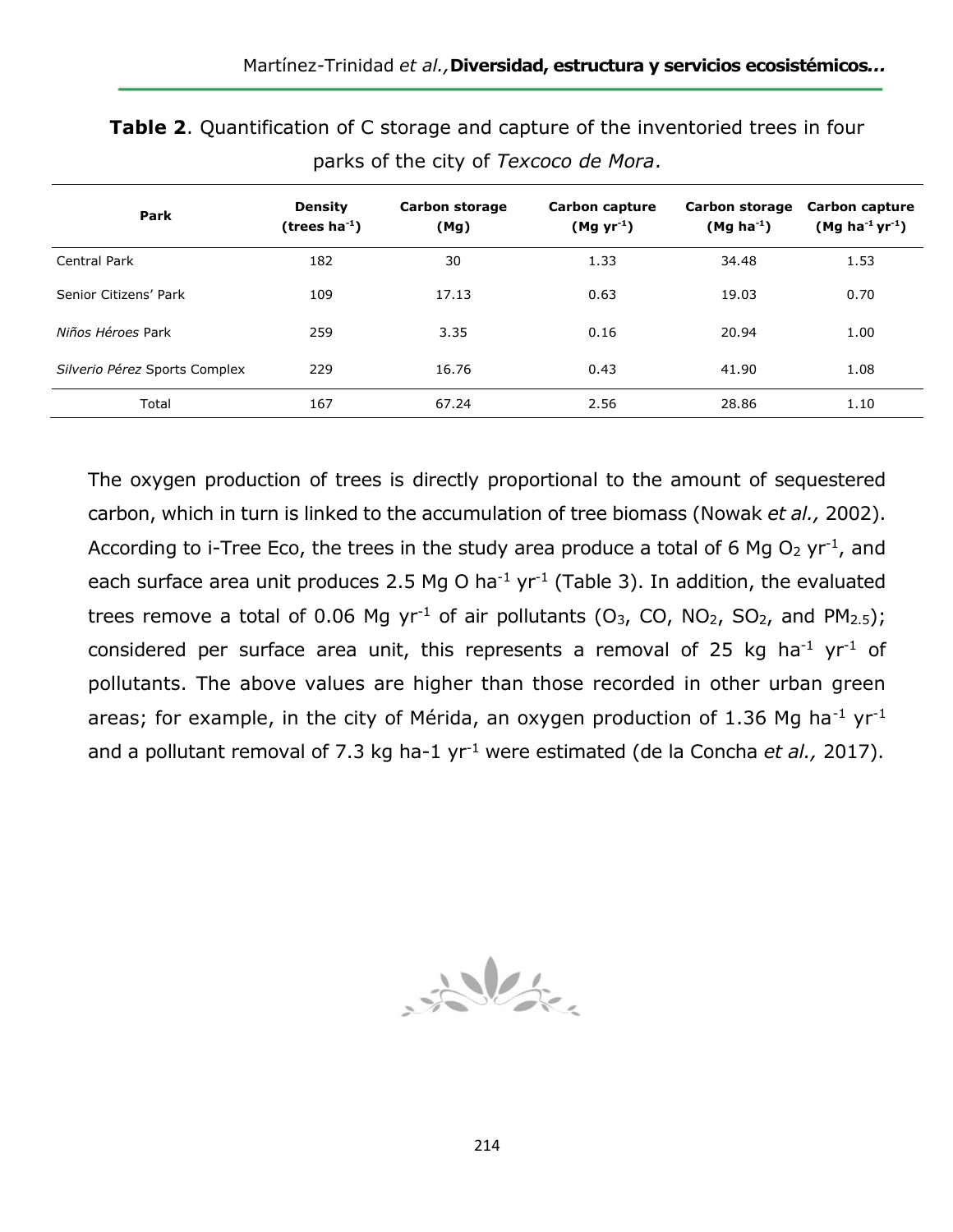**Table 3**. Quantification of the pollutant removal and the runoff prevented by tree planting in four parks of the city of *Texcoco de Mora*.

| Park                          | <b>Density</b><br>$(trees ha-1)$ | Removal of<br>pollutants<br>(Mg yr <sup>-1</sup> ) | <b>Prevented</b><br>runoff<br>$(m^3 yr^{-1})$ | Removal of<br>pollutants<br>$(Mg ha^{-1} yr^{-1})$ | <b>Prevented</b><br>runoff<br>$(m^3 \text{ ha}^{-1} \text{ yr}^{-1})$ |
|-------------------------------|----------------------------------|----------------------------------------------------|-----------------------------------------------|----------------------------------------------------|-----------------------------------------------------------------------|
| Central Park                  | 182                              | 0.02                                               | 41.52                                         | 0.02                                               | 47.72                                                                 |
| Senior Citizens' Park         | 109                              | 0.02                                               | 34.05                                         | 0.02                                               | 37.83                                                                 |
| Niños Héroes Park             | 259                              | 0.01                                               | 8.37                                          | 0.06                                               | 52.31                                                                 |
| Silverio Pérez Sports Complex | 229                              | 0.01                                               | 24                                            | 0.03                                               | 60.00                                                                 |
| Total                         | 167                              | 0.06                                               | 107.94                                        | 0.03                                               | 46.33                                                                 |

The trees in the *Niños Héroes* Park contributed the most to the air pollutants removal  $(0.06$  Mg ha<sup>-1</sup>) and had the highest density of trees (259 trees ha<sup>-1</sup>). In contrast, the Senior Citizens' Park obtained the lowest values of service generation per unit of surface area because it has a low density of trees  $(109$  trees ha<sup>-1</sup>) (tables 2 and 3).

Another benefit provided by trees is the avoided, as they intercept precipitation, and their root systems promote infiltration and storage of water in the soil (McPherson, 2007). The analysis of surface runoff reduction indicated that the evaluated tree stand contributed to avoid runoff by 107.9  $\mathrm{m}^3$  yr<sup>-1</sup> and represents a reduction of 46.3  $\mathrm{m}^3$  hat  $1 \text{ yr}$ <sup>1</sup> per unit area (Table 3). Again, this value is higher than those estimated for the city of *Mérida* (19.04 m<sup>3</sup> ha-1 yr-1) and for *Playa del Carmen* (36.98 19.04 m<sup>3</sup>ha-1 yr-<sup>1</sup>) (de la Concha *et al.,* 2017).

As in the case of the C storage, the *Silverio Pérez* Sports Complex had the highest value for prevented runoff per unit of surface area, since it had a high density (229 trees ha<sup>-1</sup>) and a significant proportion of large-sized individuals.

Large trees generally provide greater ecosystem benefits (more pollutant removal, higher carbon storage values) (Saavedra-Romero *et al.,* 2019). An example of this is the study by López-López *et al.* (2018), in which carbon storage were observed to be higher in areas with large trees, with a normal diameter of up to 148 cm, compared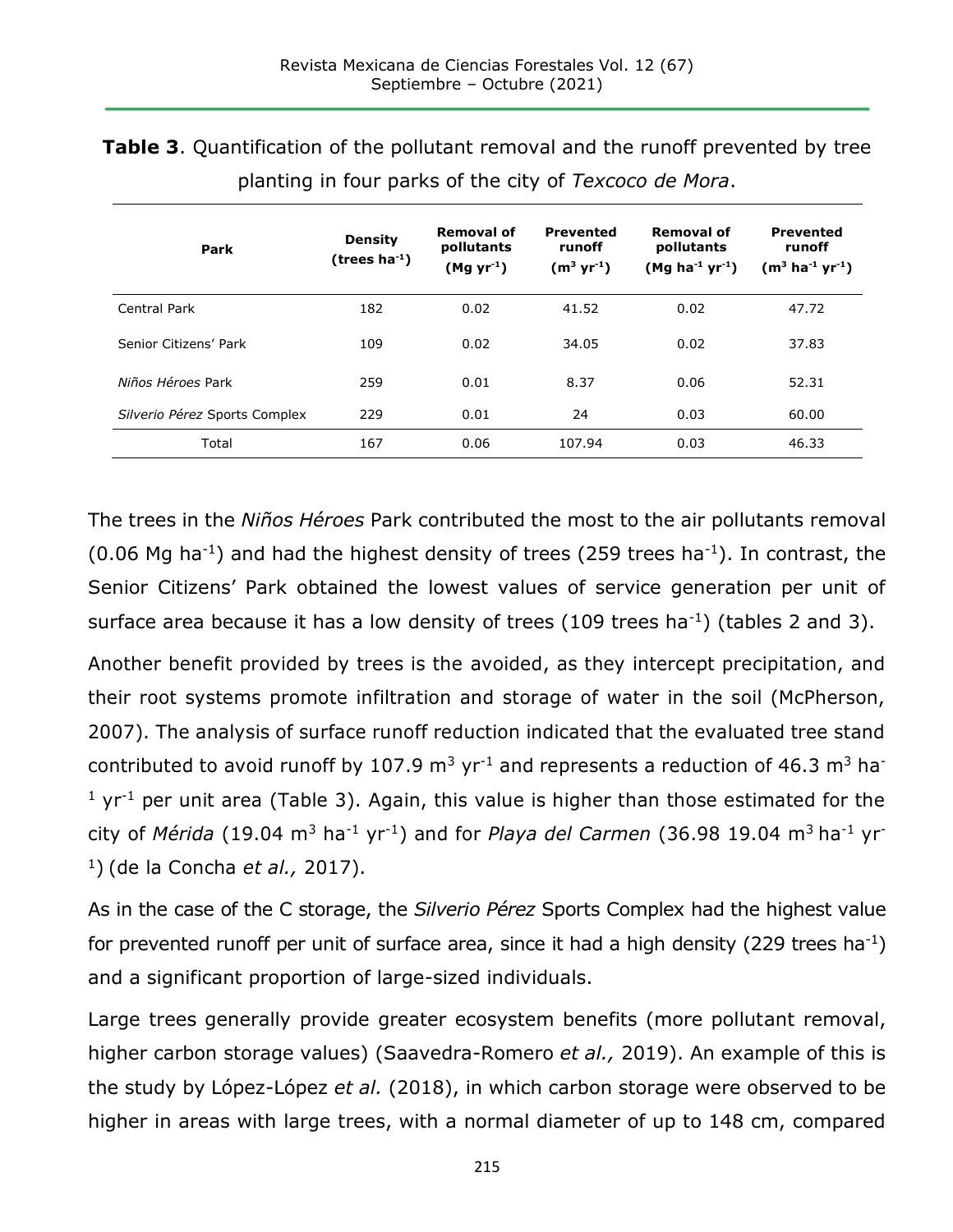to sites whose specimens had smaller diameters (82 cm) and a low density. In addition, large trees generate more oxygen production. Therefore, an average of 30 trees are required to compensate for the annual oxygen consumption of an adult. However, in New Jersey the number was 81 trees, and in Frehold, 17 trees; this variation was a reflection of the different sizes of the trees (Nowak *et al.*, 2007).

## **Economic valuation**

The valuation of the benefits quantified with the i-Tree Eco software is equivalent to MXN\$244 427.8, of which MXN\$192 639.17 are generated annually by the trees in the four parks evaluated. It is important to point out that trees have a greater economic importance in the removal of pollutants, since they have a value of more than MNX\$ 180 000.00 per year (Figure 3). Based on the above, one hectare of green area produces MXN\$82 677.8 of benefits per year.

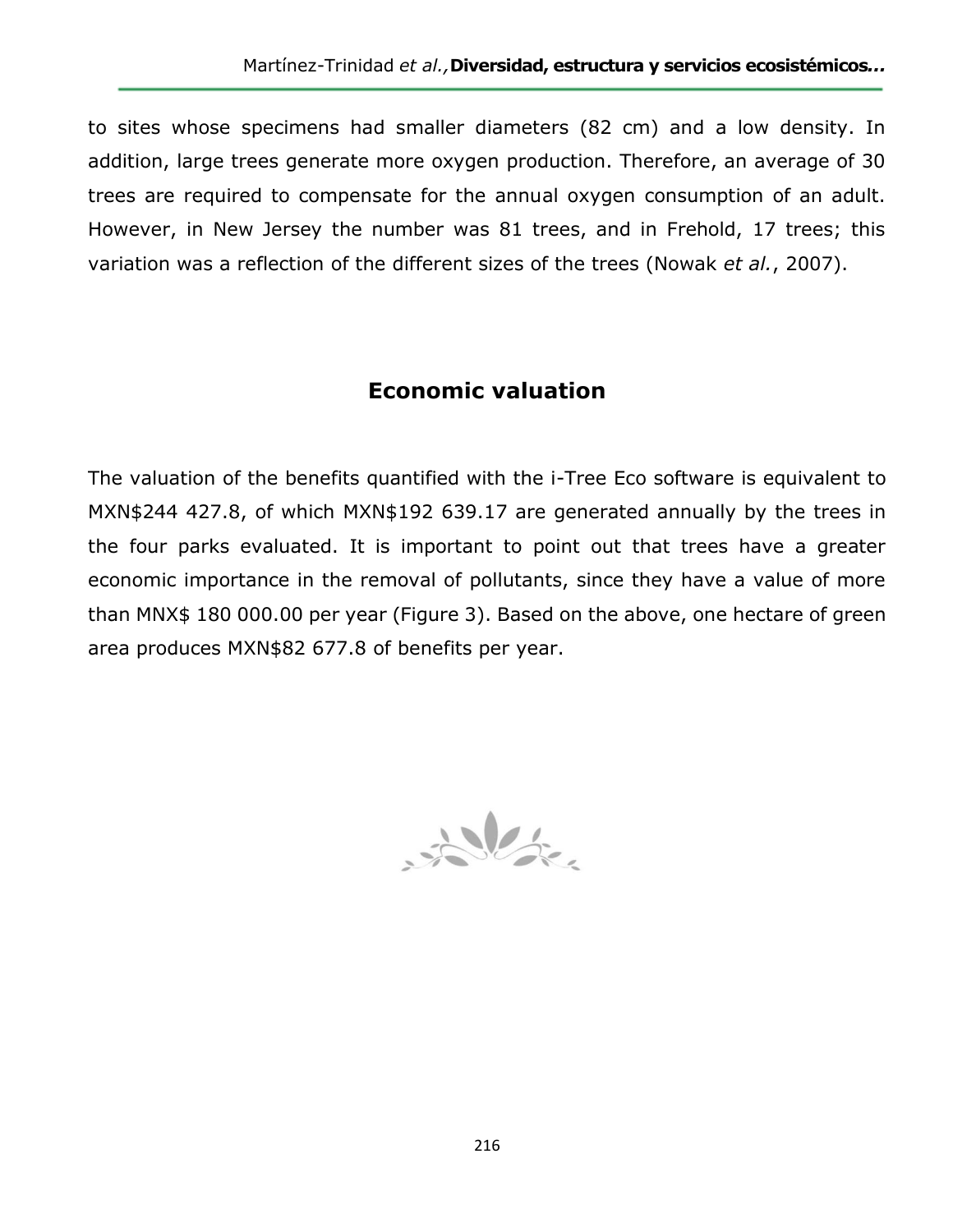

**Figure 3.** Economic value of the ecosystem services generated by trees in four parks of the city of *Texcoco de Mora*.

# **Conclusions**

The dominance and frequency of species in the four evaluated parks mainly corresponds to exotic species, and they exhibit a high diversity *H*'. In these parks, the C storage represents 67.24 Mg, the C capture amounts to 2.56 Mg  $yr^{-1}$ , the trees produce 6 Mg  $O_2$  yr<sup>-1</sup>, runoff is reduced by 107.9 m<sup>3</sup> ha<sup>-1</sup>, and 0.06 Mg of pollutants are removed every year. The i-Tree Eco software is a useful and easy to apply tool for the analysis of the structure, composition and ecosystem services of tree species in four parks of the city of *Texcoco de Mora*. The information generated thereby is useful for urban forest managers, as it contributes to the valuation of urban trees.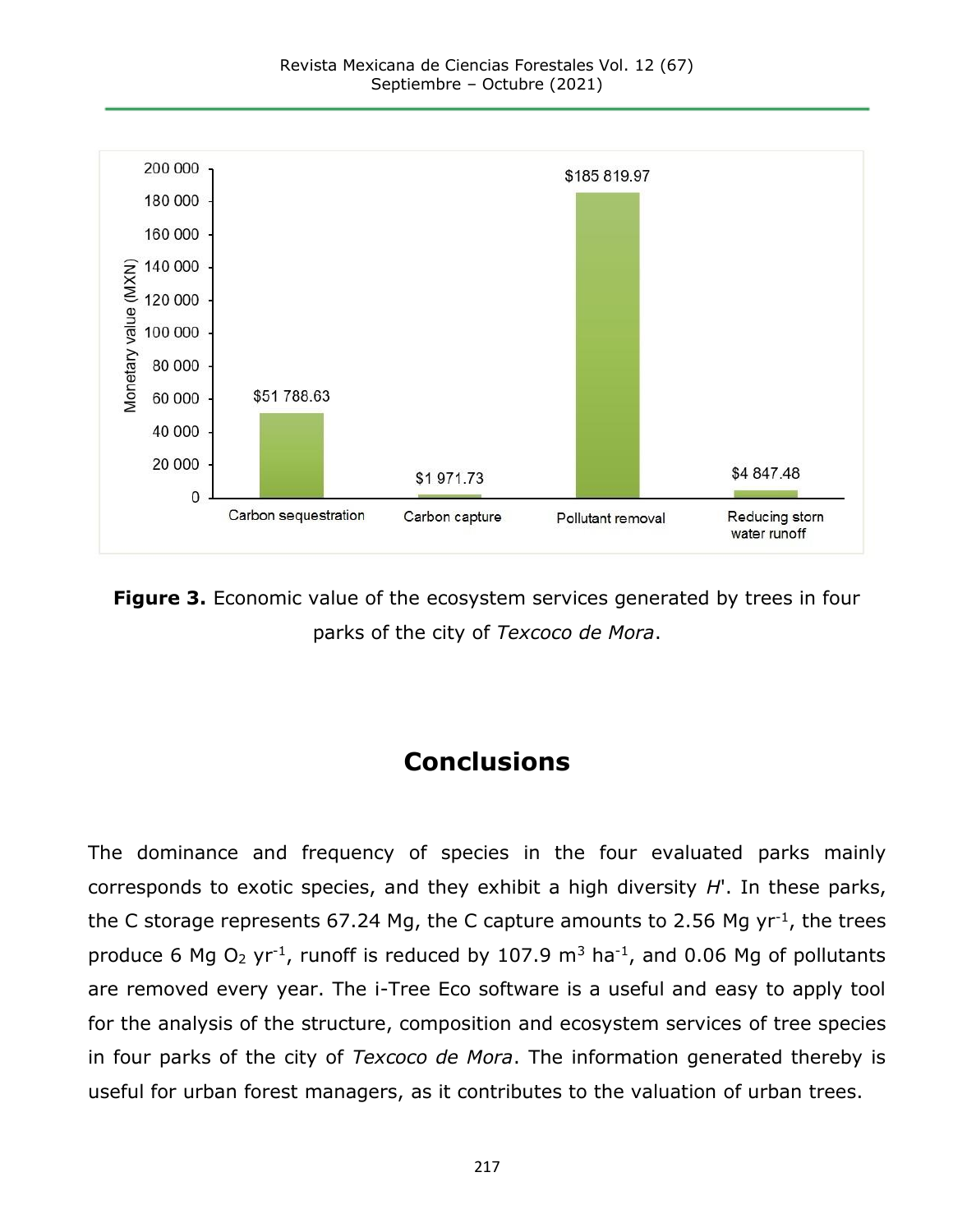## **Acknowledgments**

The authors would like to thank Ing. Rosalía Montero García, for her help in data collection for the project.

## **Conflict of interest**

The authors declare no conflict of interest.

## **Contributions by author**

Tomás Martínez-Trinidad: project management, planning and monitoring, data analysis, and review of the manuscript; Pablo Hernández López: field data review and drafting of the manuscript; Stephanie Fabiola López-López: review of the data and of the manuscript; Leopoldo Mohedano Caballero: project monitoring and review of the manuscript.

## **References**

Alanís F., G. J. 2005. El arbolado urbano en el área metropolitana de Monterrey. Ciencias UANL 8 (1):20-32.

http://www.isahispana.com/portals/0/docs/treecare/monterrey.pdf (11 marzo de 2020).

Alanís, E., J. Jiménez, A. Mora-Olivo, P. Canizalez y L. Rocha. 2014. Estructura y composición del arbolado urbano de un campus universitario del noreste de México. Revista Iberoamericana de Ciencias 1 (7): 93-101. http://reibci.org/publicados/2014/diciembre/0700111.pdf (20 de enero de 2020).

Benavides M., H. M. y D. Y. Fernández G. 2012. Estructura del arbolado y caracterización dasométrica de la segunda sección del Bosque de Chapultepec. Madera y Bosques 18 (2): 51-71. Doi: 10.21829/myb.2012.182352.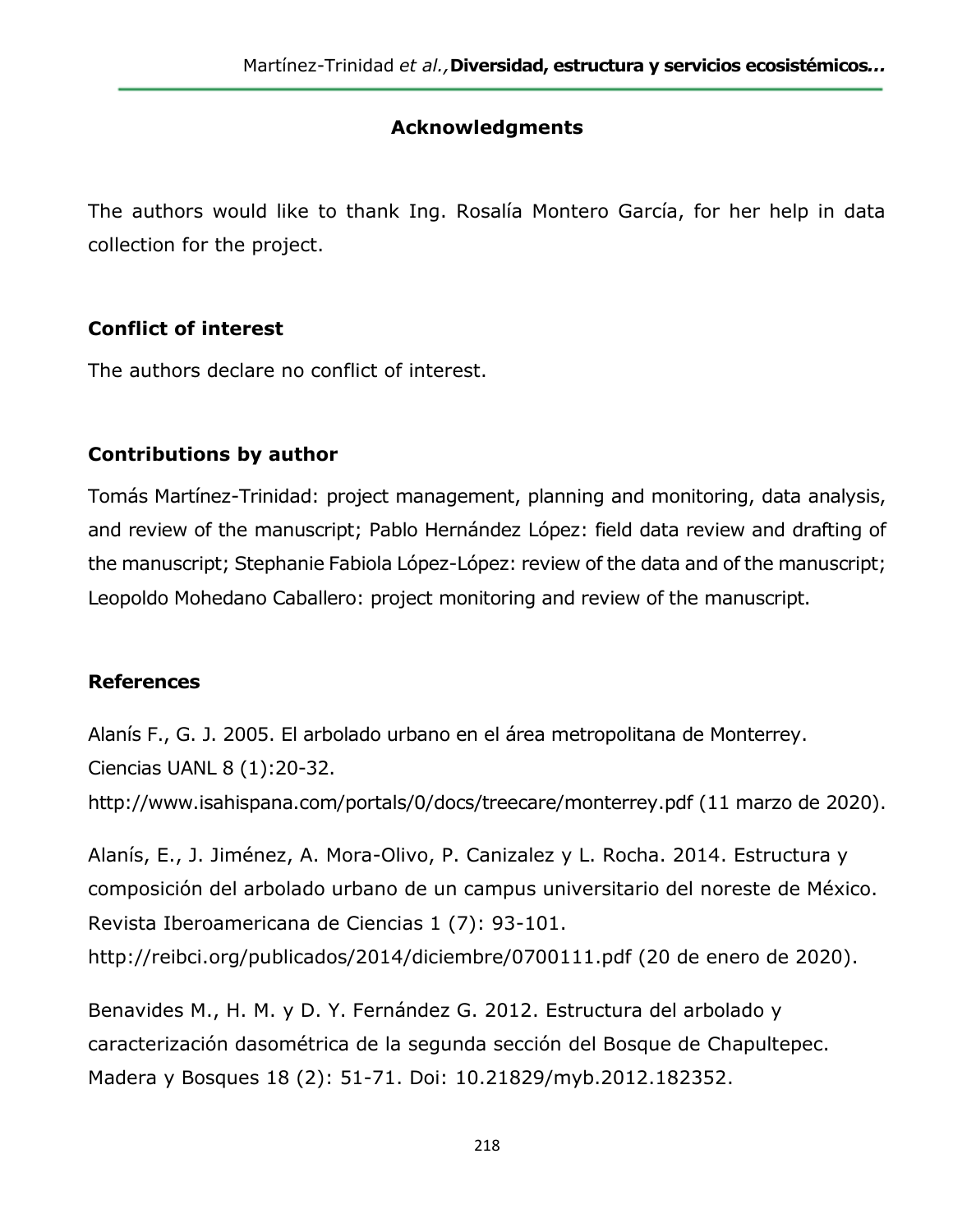Bourne, K. S and T. M. Conway. 2014. The influence of land use type and municipal context on urban tree species diversity. Urban Ecosystems 17: 329-348. Doi:10.1007/s11252-013-0317-0.

Bouza C., N. y D. Covarrubias. 2005. Estimación del índice de diversidad de Simpson en m sitios de muestreo. Revista investigación operacional 26 (2): 187-197. https://www.researchgate.net/publication/236611307\_ESTIMACION\_DEL\_INDICE\_DE\_DIV ERSIDAD\_DE\_SIMPSON\_EN\_m\_SITIOS\_DE\_MUESTREO (12 de diciembre de 2019).

Canizales V., P., E. Alanís R., V. A. Holguín E., S. García G. y A. C. Chávez A. 2020. Caracterización del arbolado urbano de la ciudad de Montemorelos, Nuevo León. Revista Mexicana de Ciencias Forestales 11(62): 111-135. Doi:10.29298/rmcf.v11i62.768.

Cowett, F. D. 2014. Methodology for spatial analysis of municipal street tree benefits. Arboriculture & Urban Forestry 40(2): 112-118. http://www.hort.cornell.edu/uhi/research/articles/cowett-auf-2014.pdf (12 de diciembre del 2019).

de la Concha, H., L. Roche C. y A. García B. 2017. Inventario del arbolado urbano de la Ciudad de Mérida. Ayuntamiento de Mérida 2018-2021. Mérida, Yuc., México. 58 p. http://www.merida.gob.mx/sustentable/contenidos/doc/inventario\_arbolado\_merida.pdf (15 de junio de 2020).

Dolan, R. W. 2015. Two hundred years of forest change effects of urbanization on tree species composition and structure. Arboriculture & Urban Forestry 41 (3): 136- 145. http://auf.isa-arbor.com/request.asp?JournalID=1&ArticleID=3359&Type=2 (12 de noviembre de 2019).

Flores-Xolocotzi, R. y M. J. Gonzáles-Guillén. 2010. Planificación de sistemas de áreas verdes y parques públicos. Revista Mexicana de Ciencias Forestales 1 (1): 17- 24. Doi: 10.29298/rmcf.v1i1.649.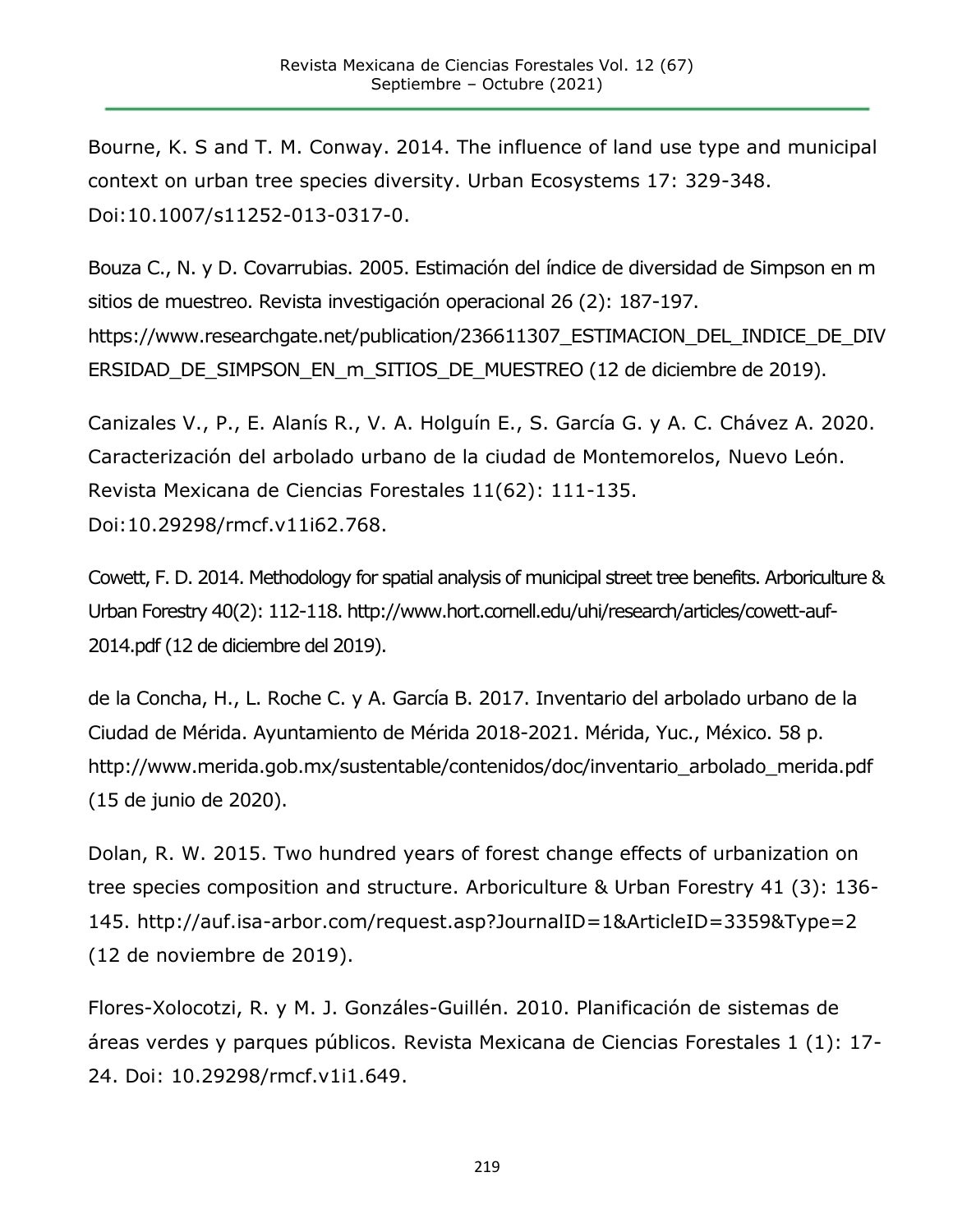Graciano-Ávila, G., O. A. Aguirre-Calderón, E. Alanís-Rodríguez y J. E. Lujan-Soto. 2017. Composición, estructura y diversidad de especies arbóreas en un bosque templado del Noroeste de México. Ecosistemas y recursos agropecuarios 4(12): 535-542. Doi: 10.19136/era.a4n12.1114.

Islas-Rodríguez, L., T. Martínez-Trinidad y M. Hernández-Martínez. 2012. Principales especies arbóreas en el campus Montecillo del Colegio de Postgraduados. Ciencias Agrícolas Informa 21(2): 97-105.

https://www.researchgate.net/publication/305681116 Principales especies arboreas en el c ampus Montecillo del Colegio de Postgraduados (12 de febrero de 2020).

Leal E., C. E., N. Leal E., E. Alanís R., M. A. Pequeño L., A. Mora O. y E. Buendía R. 2018. Estructura, composición y diversidad del arbolado urbano de Linares, Nuevo León. Revista Mexicana de Ciencias Forestales 9(48): 252-270. Doi:10.29298/rmcf.v8i48.129.

López-Hernández, J. A., O. A. Aguirre-Calderón, E. Alanís-Rodríguez, J. C. Monarrez-González, M. A. González-Tagle y J. Jiménez-Pérez. 2017. Composición y diversidad de especies forestales en bosques templados de Puebla, México. Madera y Bosques 23(1): 39-51. Doi:10.21829/myb.2017.2311518.

López-López, S. F., T. Martínez-Trinidad, H. M. Benavides-Meza, M. García-Nieto y G. Ángeles-Pérez. 2018. Reservorios de biomasa y carbono en el arbolado de la primera sección del Bosque de Chapultepec, Ciudad de México. Madera y Bosques 24(3): 1-14. Doi:10.21829/myb.2018.2431620.

Lou, J. y J. A. González-Oreja. 2012. Midiendo la diversidad biológica: más allá del índice de Shannon. Acta zoológica lilloana 56(1-2): 3-14.

https://www.researchgate.net/publication/230634099 Midiendo la diversidad biologica mas alla del indice de Shannon (26 de marzo del 2021).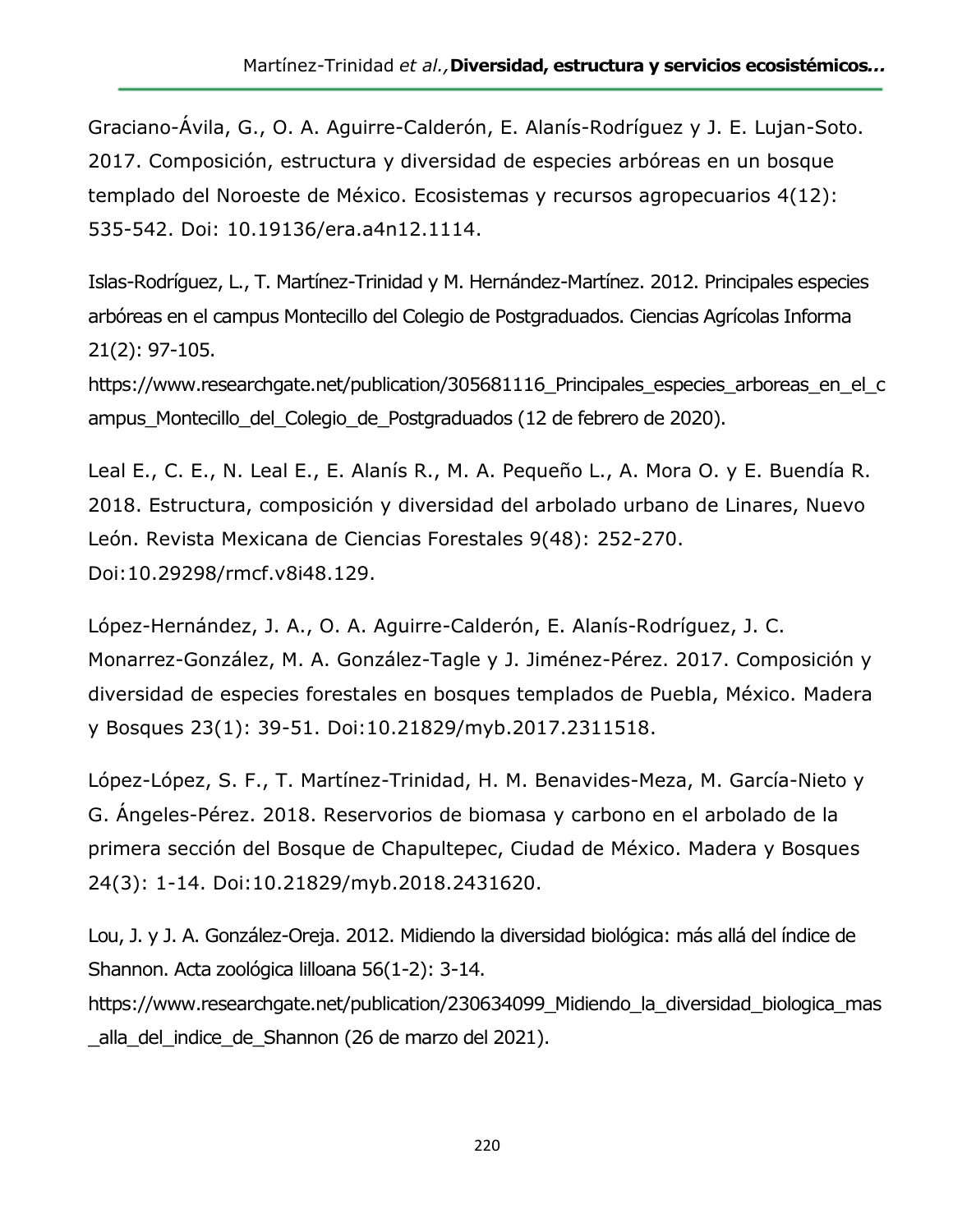Maco, S. E. and E. G. McPherson. 2003. A practical approach to assessing structure, function, and value of Street tree populations in small communities. Journal of Arboriculture 29(2): 84- 97. https://www.fs.fed.us/psw/publications/mcpherson/psw\_2003\_mcpherson003\_maco.pdf (12 de octubre de 2019).

Magurran, A. E. 2004. Measuring biological diversity. Blackwell, Oxford, UK. 256 p.

Martin, N. A., A. H. Chappelka, G. J. Keever and E. F. Loewenstein. 2011. A 100 % tree inventory using i-Tree Eco protocol: a case study at Auburn University, Alabama, U.S. Arboriculture & urban Forestry 37(5): 207-212. http://joa.isaarbor.com/request.asp?JournalID=1&ArticleID=3206&Type=2 (23 de marzo de 2020).

McPherson, E. G. 2007. Benefit-based tree valuation. Arboriculture & Urban Forestry 33(1): 1-11. https://www.fs.fed.us/psw/publications/mcpherson/psw\_2007\_mcpherson002.pdf (20 de septiembre de 2019).

Mora-Donjuán, C. A., O. N. Burbano-Vargas, C. Méndez-Osorio y D. F. Castro-Rojas. 2017. Evaluación de la biodiversidad y caracterización estructural de un Bosque de Encino (*Quercus* L.) en la Sierra Madre del Sur, México. Revista Forestal Mesoamericana Kurú 14(35): 68-75. Doi:10.18845/rfmk.v14i35.3154.

Morales-Salazar, M., B. Vílchez-Alvarado, L. Chazdon, M. Ortega-Gutiérrez, E. Ortiz-Malavasi y M. Guevara-Bonilla. 2012. Diversidad y estructura horizontal en los bosques tropicales del Corredor Biológico de Osa, Costa Rica. Revista Forestal Mesoamericana Kurú 9(23): 19-28. Doi:10.18845/rfmk.v9i23.487.

Muller, R. N. and C. Bornstein. 2010. Maintaining the diversity of California's Municipal Forests. Arboriculture & Urban Forestry 36(1): 18-27. http://auf.isaarbor.com/request.asp?JournalID=1&ArticleID=3127&Type=2 (25 de enero de 2020).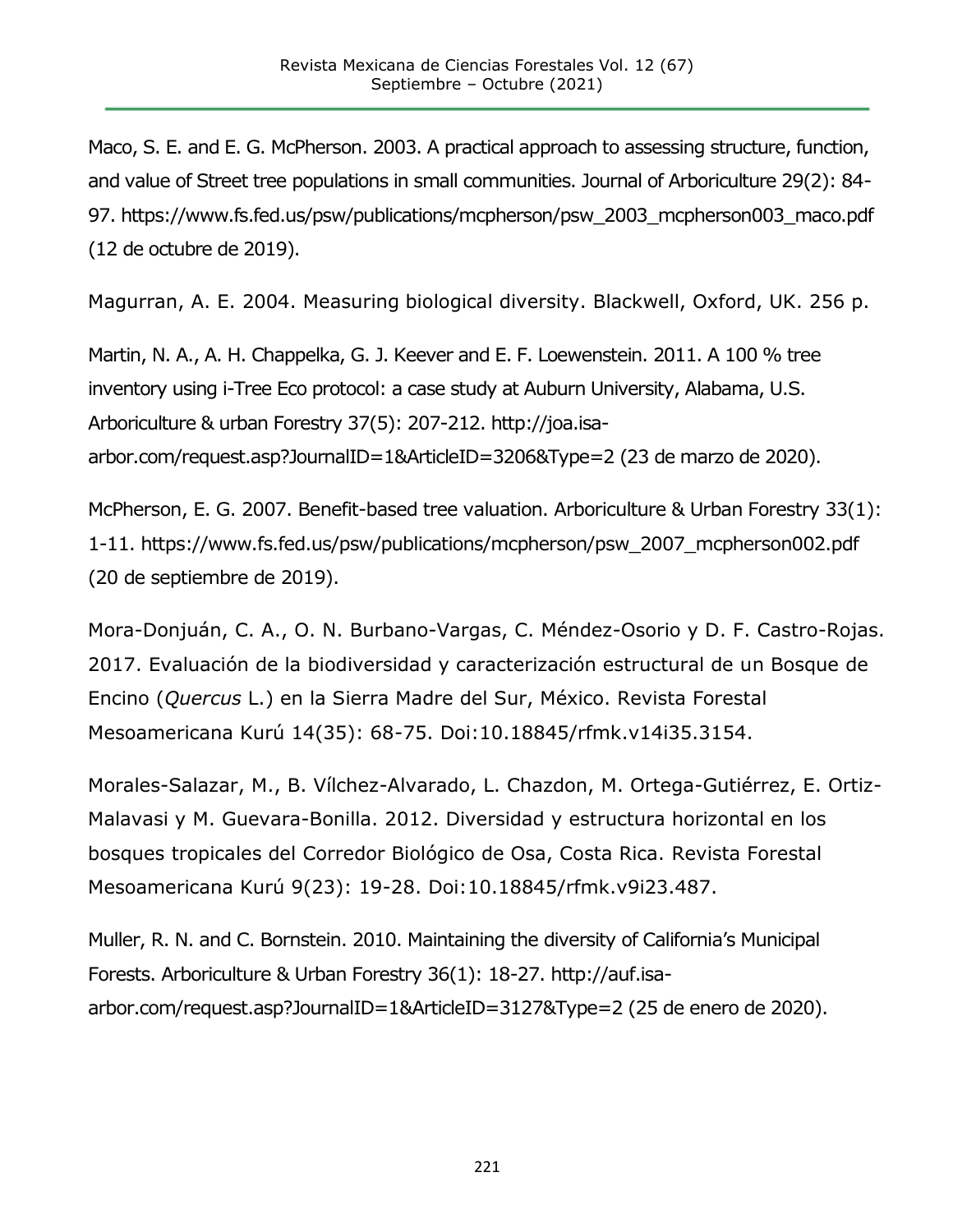Nowak, D. J., J. C. Stevens, S. M. Sisinni and C. J. Luley. 2002. Effects of urban tree management and species selection on atmospheric carbon dioxide. Journal of Arboriculture 28(3): 113-122. https://www.nrs.fs.fed.us/pubs/jrnl/2002/ne\_2002\_nowak\_004.pdf (20 de enero de 2020).

Nowak, D. J., R. Hoehn and D. E. Crane. 2007. Oxygen production by urban trees in the United States. Arboriculture & Urban Forestry 33(3): 220-226. https://www.nrs.fs.fed.us/pubs/jrnl/2007/nrs\_2007\_nowak\_001.pdf (12 de abril de 2020).

Pérez M., R., A. Santillán F., F. Narváez Á., B. Galeote L. y N. Vásquez B. 2018. Riesgo del arbolado urbano: estudio de caso en el Instituto Tecnológico Superior de Venustiano Carranza, Puebla. Revista Mexicana de Ciencias Forestales 9(45): 208- 228. Doi:10.29298/rmcf.v9i45.143.

Saavedra-Romero, L. de L., D. Alvarado-Rosales, P. Hernández-de La Rosa, T. Martínez-Trinidad, G. Mora-Aguilera y J. Villa-Castillo. 2016. Condición de copa, indicador de salud en árboles urbanos del Bosque San Juan de Aragón, Ciudad de México. Madera y Bosques 22(2): 15-27. Doi:10.21829/myb.2016.2221321.

Saavedra-Romero, L. de L., P. Hernández-de la Rosa, D. Alvarado-Rosales, T. Martínez-Trinidad y J. Villa-Castillo. 2019. Diversidad, estructura arbórea e índice de valor de importancia en un bosque urbano de la Ciudad de México. Polibotánica 47: 25-37. Doi:10.18387/polibotanica.47.3.

Sánchez-Gutiérrez, F., A. Valenzuela-Gómez, J. I. Valdez-Hernández y C. A. González-González. 2017. Estructura y diversidad de especies arbóreas en el sitio arqueológico "El mirador selva lacandona, Chiapas". Polibotánica 44: 79-94. Doi:10.18387/polibotanica.44.6.

Santamour, F. S. 1990. Trees for urban planning: Diversity, uniformity, and common sense. Proceedings of the seventh conference of The Metropolitan Tree Improvement Alliance (METRIA 7). The Morton Arboretum, Lisle, IL, USA. 57-76 p. https://www.semanticscholar.org/paper/TREES-FOR-URBAN-PLANTING-%3A-DIVERSITY-UNIFORMITY-%2C-

Santamour/26a24c5361ce6d6e618a9fa307c4a34a3169e309?p2df (25 de enero de 2021).